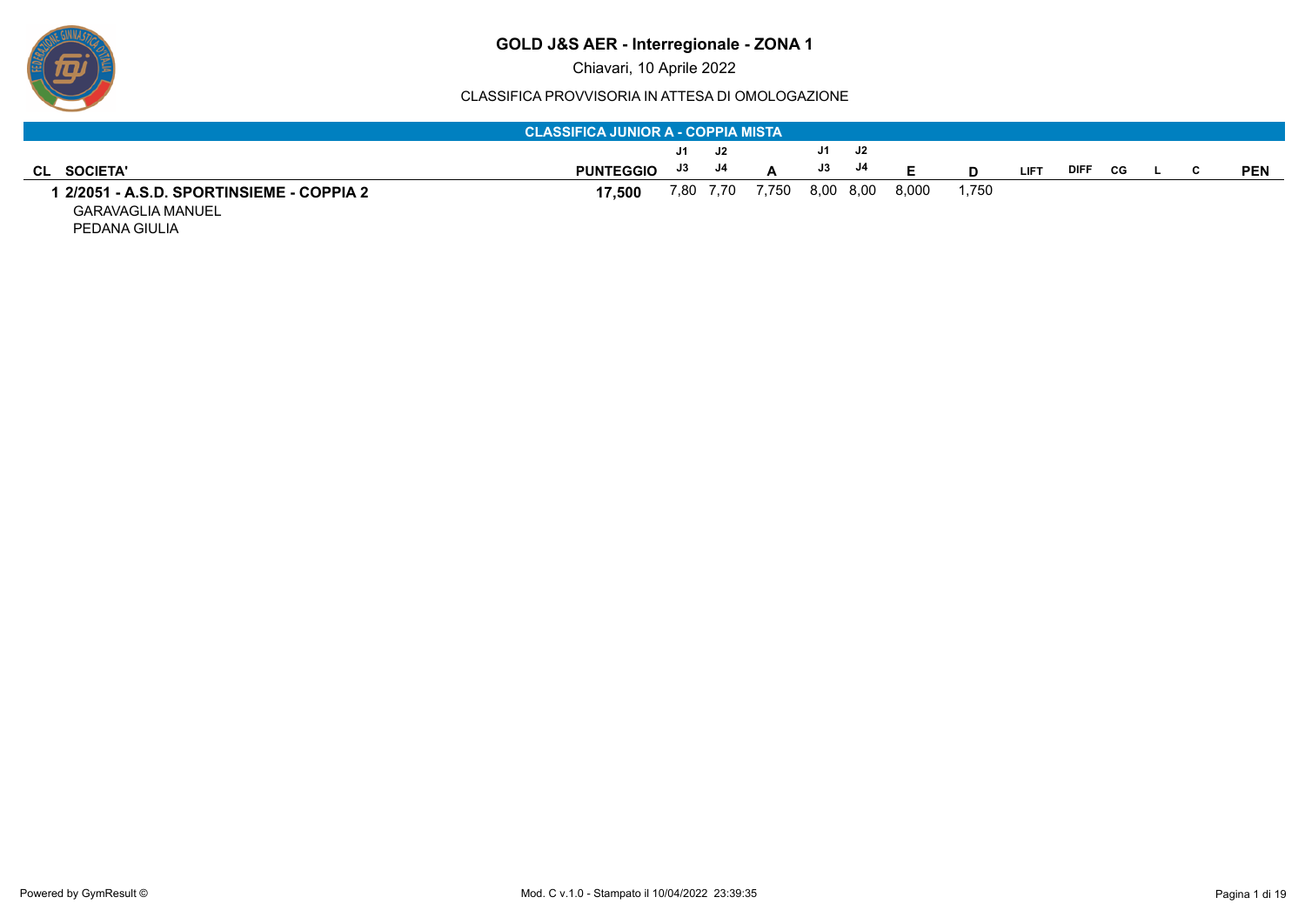

Chiavari, 10 Aprile 2022

|                                                               | <b>CLASSIFICA JUNIOR A - TRIO</b> |    |           |                                 |           |    |       |       |             |         |    |              |            |
|---------------------------------------------------------------|-----------------------------------|----|-----------|---------------------------------|-----------|----|-------|-------|-------------|---------|----|--------------|------------|
|                                                               |                                   | J1 | J2        |                                 | J1        | J2 |       |       |             |         |    |              |            |
| CL SOCIETA'                                                   | <b>PUNTEGGIO</b>                  | J3 | J4        | A                               | J3        | J4 | Е.    | D     | <b>LIFT</b> | DIFF CG | L. | $\mathbf{C}$ | <b>PEN</b> |
| 1 5/2126 - A.S.D. AEROBICA ENTELLA - TRIO 2                   | 17,400                            |    | 8,00 7,60 | 7,800                           | 8,20 8,20 |    | 8,200 | 1,400 |             |         |    |              |            |
| <b>CEREGHINO LUDOVICA</b>                                     |                                   |    |           |                                 |           |    |       |       |             |         |    |              |            |
| <b>LANERI LUDOVICA</b>                                        |                                   |    |           |                                 |           |    |       |       |             |         |    |              |            |
| <b>SEGALERBA VIRGINIA</b>                                     |                                   |    |           |                                 |           |    |       |       |             |         |    |              |            |
| 2 2/2268 - A.S.D. AEROBICA EVOLUTION - TRIO 1                 | 17,150                            |    |           | 7,90 7,60 7,750 8,10 7,80 7,950 |           |    |       | 1.450 |             |         |    |              |            |
| <b>ARROSTUTO EMMA</b>                                         |                                   |    |           |                                 |           |    |       |       |             |         |    |              |            |
| <b>BELOTTI ELEONORA</b><br><b>PARIS MARGHERITA</b>            |                                   |    |           |                                 |           |    |       |       |             |         |    |              |            |
| 3 5/2126 - A.S.D. AEROBICA ENTELLA - TRIO 3                   | 17,000                            |    |           | 7,90 7,50 7,700 8,00 7,60 7,800 |           |    |       | 1,500 |             |         |    |              |            |
| CAMPODONICO VIOLA                                             |                                   |    |           |                                 |           |    |       |       |             |         |    |              |            |
| <b>CEREGHINO LAVINIA</b>                                      |                                   |    |           |                                 |           |    |       |       |             |         |    |              |            |
| DAGNINO GIORGIA                                               |                                   |    |           |                                 |           |    |       |       |             |         |    |              |            |
| 4 1/404 - A.S.D. A.S.GINNASTICA VALENTIA - TRIO 1             | 16,150                            |    |           | 7,80 7,30 7,550 7,50 7,00 7,250 |           |    |       | 1,350 |             |         |    |              |            |
| CALDARONE ALESSANDRA MARIA                                    |                                   |    |           |                                 |           |    |       |       |             |         |    |              |            |
| PAGELLA ILARIA                                                |                                   |    |           |                                 |           |    |       |       |             |         |    |              |            |
| <b>SIGURTA' MARTINA</b>                                       |                                   |    |           |                                 |           |    |       |       |             |         |    |              |            |
| 5 2/2051 - A.S.D. SPORTINSIEME - TRIO 1                       | 16,050                            |    |           | 7,40 7,20 7,300 7,70 6,60 7,150 |           |    |       | 1,600 |             |         |    |              |            |
| <b>GHIZZONI ALICE</b>                                         |                                   |    |           |                                 |           |    |       |       |             |         |    |              |            |
| <b>MURGANTE CAROLA</b>                                        |                                   |    |           |                                 |           |    |       |       |             |         |    |              |            |
| RUBERTO TERESA RAMONA                                         |                                   |    |           |                                 |           |    |       |       |             |         |    |              |            |
| 6 2/1152 - A.S.D. POL. COMUNALE GHISALBESE SEZ.GINN. - TRIO 1 | 15,650                            |    |           | 7,50 7,20 7,350 7,70 6,60 7,150 |           |    |       | 1,150 |             |         |    |              |            |
| <b>ASPERTI CHIARA</b><br>MIGLIORATI ALICE                     |                                   |    |           |                                 |           |    |       |       |             |         |    |              |            |
| <b>MONCIINO SOFIA</b>                                         |                                   |    |           |                                 |           |    |       |       |             |         |    |              |            |
| 7 5/3387 - A.S.D. DINAMIC GYM - TRIO 1                        | 14,550                            |    | 7,20 6,90 | 7,050 6,30 6,80 6,550           |           |    |       | 0,950 |             |         |    |              |            |
| MACIAS MONCAYO EVEN ALEJANDRA                                 |                                   |    |           |                                 |           |    |       |       |             |         |    |              |            |
| <b>TOLARO SARA</b>                                            |                                   |    |           |                                 |           |    |       |       |             |         |    |              |            |
| MACIAS TRIVINO SAYDA ANTONELLA                                |                                   |    |           |                                 |           |    |       |       |             |         |    |              |            |
| 8 2/3205 - ASD AEROBIC FUSION - TRIO 3                        | 13,700                            |    | 6,90 6,80 | 6,850 5,60 6,20                 |           |    | 5,900 | 0,950 |             |         |    |              |            |
| ALBERTELLA GIULIA                                             |                                   |    |           |                                 |           |    |       |       |             |         |    |              |            |
| <b>SARTORI CHIARA</b>                                         |                                   |    |           |                                 |           |    |       |       |             |         |    |              |            |
| <b>ZUCCHETTI FRANCESCA</b>                                    |                                   |    |           |                                 |           |    |       |       |             |         |    |              |            |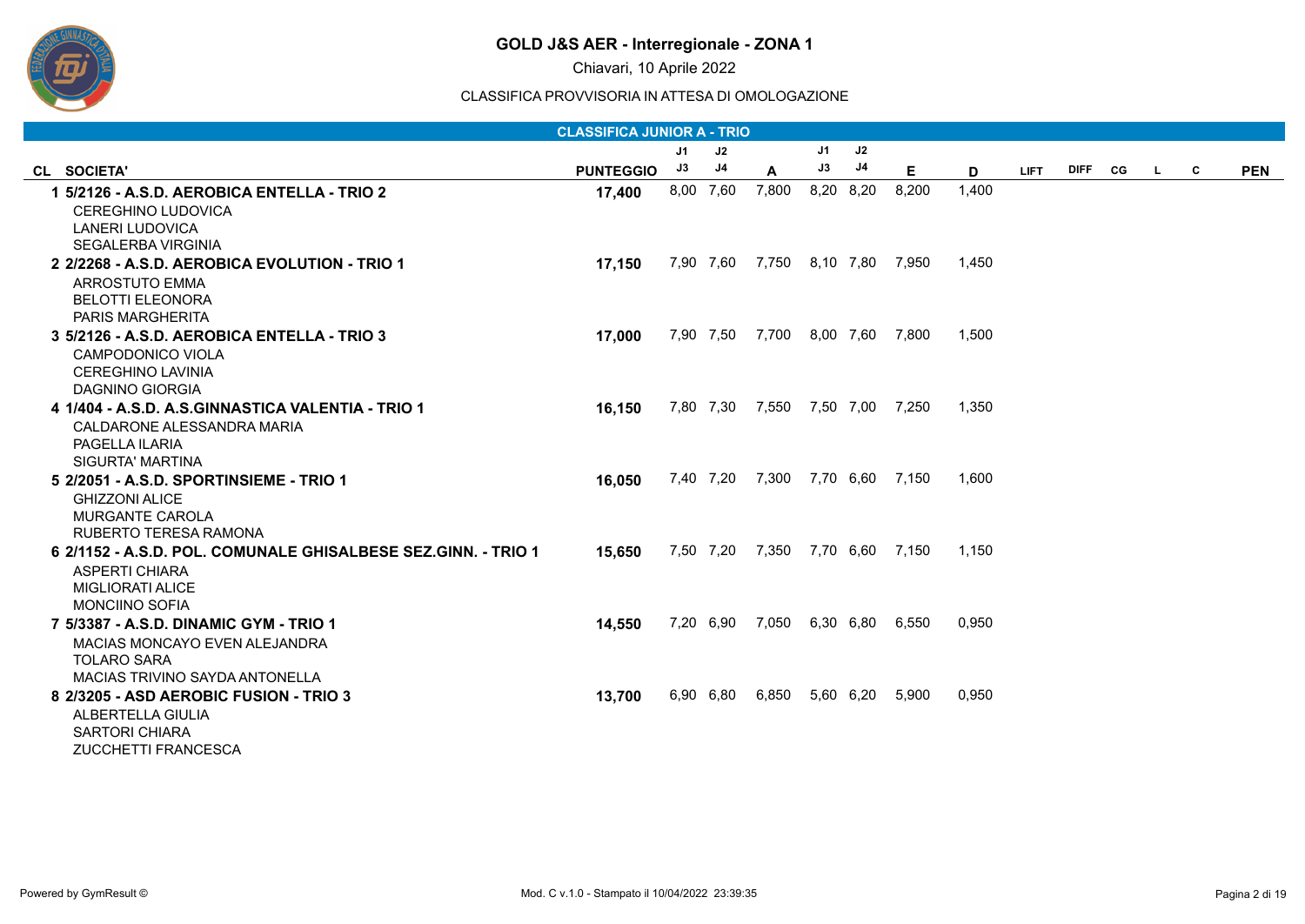

Chiavari, 10 Aprile 2022

|                                                                 | <b>CLASSIFICA JUNIOR A - GRUPPO</b> |                |           |                                 |    |           |       |       |             |           |              |            |
|-----------------------------------------------------------------|-------------------------------------|----------------|-----------|---------------------------------|----|-----------|-------|-------|-------------|-----------|--------------|------------|
|                                                                 |                                     | J <sub>1</sub> | J2        |                                 | J1 | J2        |       |       |             |           |              |            |
| CL SOCIETA'                                                     | <b>PUNTEGGIO</b>                    | J3             | J4        | A                               | J3 | J4        | Е     | D     | <b>LIFT</b> | DIFF CG L | $\mathbf{C}$ | <b>PEN</b> |
| 1 5/2126 - A.S.D. AEROBICA ENTELLA - GRUPPO 1                   | 17,450                              |                | 7,90 7,60 | 7,750                           |    | 8,10 7,80 | 7,950 | 1,750 |             |           |              |            |
| <b>ACAMPORA GIORGIA</b>                                         |                                     |                |           |                                 |    |           |       |       |             |           |              |            |
| CAMPODONICO VIOLA                                               |                                     |                |           |                                 |    |           |       |       |             |           |              |            |
| <b>CEREGHINO LUDOVICA</b>                                       |                                     |                |           |                                 |    |           |       |       |             |           |              |            |
| DAGNINO GIORGIA                                                 |                                     |                |           |                                 |    |           |       |       |             |           |              |            |
| LANERI LUDOVICA                                                 |                                     |                |           |                                 |    |           |       |       |             |           |              |            |
| SEGALERBA VIRGINIA                                              |                                     |                |           |                                 |    |           |       |       |             |           |              |            |
| 2 2/2268 - A.S.D. AEROBICA EVOLUTION - GRUPPO 1                 | 16,750                              |                |           | 7,80 7,50 7,650 7,50 7,80 7,650 |    |           |       | 1,450 |             |           |              |            |
| <b>ARROSTUTO EMMA</b>                                           |                                     |                |           |                                 |    |           |       |       |             |           |              |            |
| <b>BELOTTI ELEONORA</b>                                         |                                     |                |           |                                 |    |           |       |       |             |           |              |            |
| <b>CHIBOUB SOFIA</b>                                            |                                     |                |           |                                 |    |           |       |       |             |           |              |            |
| PARIS MARGHERITA                                                |                                     |                |           |                                 |    |           |       |       |             |           |              |            |
| SIGNORELLI ALESSIA                                              |                                     |                |           |                                 |    |           |       |       |             |           |              |            |
| 3 2/2051 - A.S.D. SPORTINSIEME - GRUPPO 3                       | 16,450                              |                |           | 7,60 7,20 7,400 8,00 7,30       |    |           | 7,650 | 1,400 |             |           |              |            |
| <b>BALSARINI KARIN</b>                                          |                                     |                |           |                                 |    |           |       |       |             |           |              |            |
| <b>GHIZZONI ALICE</b>                                           |                                     |                |           |                                 |    |           |       |       |             |           |              |            |
| <b>MANGIACASALE MATILDE</b>                                     |                                     |                |           |                                 |    |           |       |       |             |           |              |            |
| <b>MURGANTE CAROLA</b>                                          |                                     |                |           |                                 |    |           |       |       |             |           |              |            |
| RUBERTO TERESA RAMONA                                           |                                     |                |           |                                 |    |           |       |       |             |           |              |            |
| 4 1/404 - A.S.D. A.S.GINNASTICA VALENTIA - GRUPPO 1             | 16,100                              |                |           | 7,80 7,30 7,550 7,60 7,40 7,500 |    |           |       | 1,050 |             |           |              |            |
| CALDARONE ALESSANDRA MARIA                                      |                                     |                |           |                                 |    |           |       |       |             |           |              |            |
| <b>GIUSTO GIULIA MARIA</b>                                      |                                     |                |           |                                 |    |           |       |       |             |           |              |            |
| <b>MUSSINI SARA</b>                                             |                                     |                |           |                                 |    |           |       |       |             |           |              |            |
| PAGELLA ILARIA                                                  |                                     |                |           |                                 |    |           |       |       |             |           |              |            |
| SIGURTA' MARTINA                                                |                                     |                |           |                                 |    |           |       |       |             |           |              |            |
| 5 2/1152 - A.S.D. POL. COMUNALE GHISALBESE SEZ.GINN. - GRUPPO 1 | 15,300                              |                |           | 7,20 7,30 7,250 7,30 7,00 7,150 |    |           |       | 0,900 |             |           |              |            |
| ASPERTI CHIARA                                                  |                                     |                |           |                                 |    |           |       |       |             |           |              |            |
| <b>LANZINI ALICE</b>                                            |                                     |                |           |                                 |    |           |       |       |             |           |              |            |
| <b>MIGLIORATI ALICE</b>                                         |                                     |                |           |                                 |    |           |       |       |             |           |              |            |
| <b>MONCIINO SOFIA</b>                                           |                                     |                |           |                                 |    |           |       |       |             |           |              |            |
| <b>PATELLI HELOISE</b>                                          |                                     |                |           |                                 |    |           |       |       |             |           |              |            |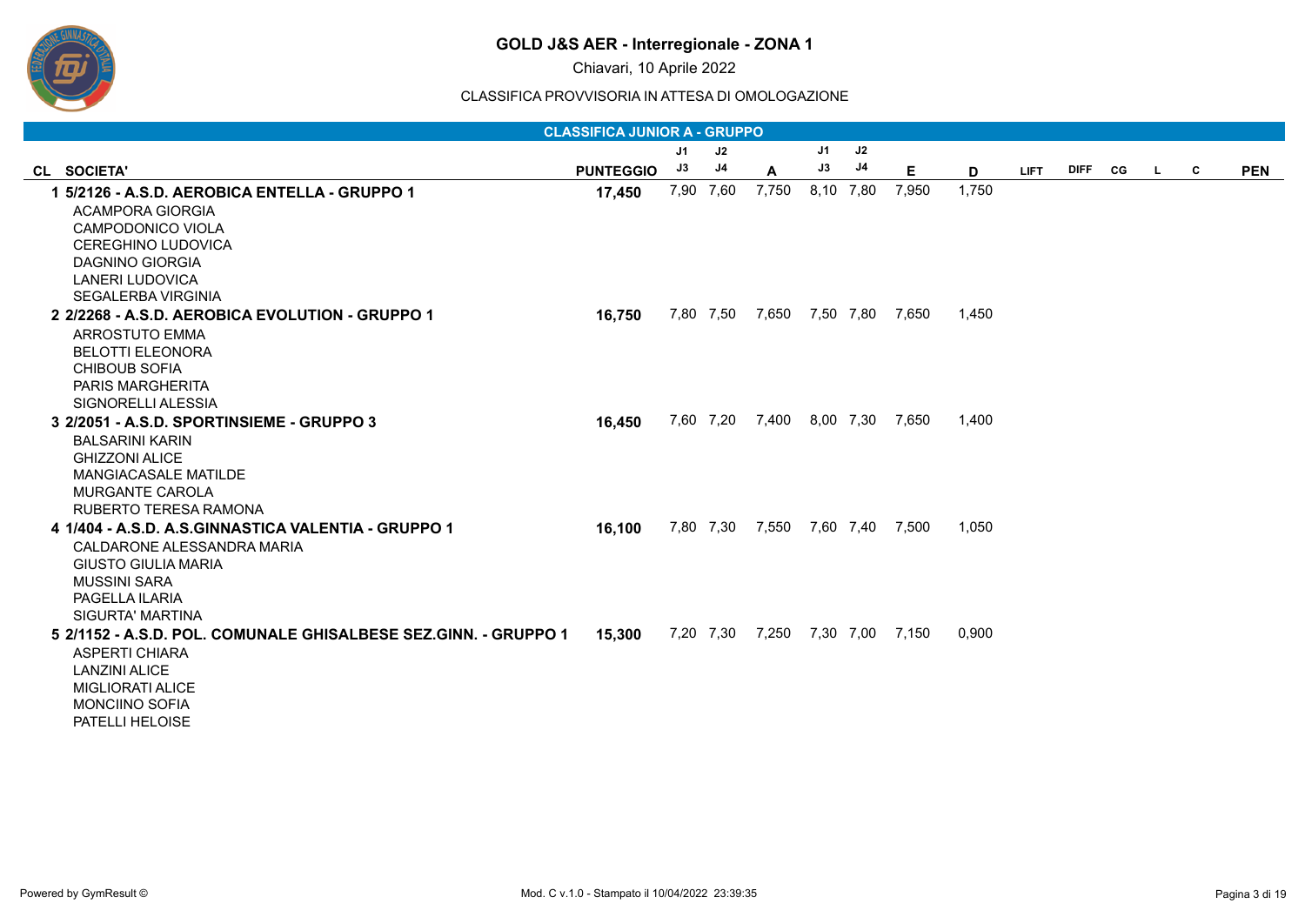

Chiavari, 10 Aprile 2022

|                                                                                             | <b>CLASSIFICA JUNIOR A J1 - SINGOLO FEMMINILE</b> |      |           |       |    |           |       |       |             |             |    |      |   |            |
|---------------------------------------------------------------------------------------------|---------------------------------------------------|------|-----------|-------|----|-----------|-------|-------|-------------|-------------|----|------|---|------------|
|                                                                                             |                                                   | J1   | J2        |       | J1 | J2        |       |       |             |             |    |      |   |            |
| CL SOCIETA'                                                                                 | <b>PUNTEGGIO</b>                                  | J3   | J4        | A     | J3 | J4        | Е     | D     | <b>LIFT</b> | <b>DIFF</b> | CG | L.   | C | <b>PEN</b> |
| 1 2/2268 - A.S.D. AEROBICA EVOLUTION - INDIVIDUALE<br><b>PARIS MARGHERITA</b>               | 17.200                                            | 7,60 | 7,70      | 7,650 |    | 7,90 7,90 | 7,900 | 1,650 |             |             |    |      |   |            |
| 2 1/404 - A.S.D. A.S.GINNASTICA VALENTIA - INDIVIDUALE<br>CALDARONE ALESSANDRA MARIA        | 16,950                                            |      | 7,90 7,50 | 7,700 |    | 7,30 8,00 | 7.650 | 1,700 |             |             |    | 0,10 |   | 0,10       |
| 3 5/2126 - A.S.D. AEROBICA ENTELLA - INDIVIDUALE<br>ACAMPORA GIORGIA                        | 16.750                                            |      | 7,60 7,30 | 7,450 |    | 7,80 8,00 | 7,900 | 1.400 |             |             |    |      |   |            |
| 4 2/1152 - A.S.D. POL. COMUNALE GHISALBESE SEZ.GINN. - INDIVIDUAL<br><b>LANZINI ALICE</b>   | 16.650                                            |      | 7,40 7,60 | 7,500 |    | 7,50 7,50 | 7,500 | 1,650 |             |             |    |      |   |            |
| 5 2/2051 - A.S.D. SPORTINSIEME - INDIVIDUALE<br><b>MURGANTE CAROLA</b>                      | 16.350                                            |      | 6,80 7,20 | 7,000 |    | 7,50 8,00 | 7.750 | 1,600 |             |             |    |      |   |            |
| 6 5/529 - A.S.D. GINNASTICA GENOVA - INDIVIDUALE<br>CIRAVOLO ALESSANDRA                     | 16,250                                            |      | 7,30 7,20 | 7,250 |    | 7,20 7,80 | 7,500 | 1.500 |             |             |    |      |   |            |
| 7 2/1152 - A.S.D. POL. COMUNALE GHISALBESE SEZ.GINN. - INDIVIDUAL<br><b>PATELLI HELOISE</b> | 16.000                                            |      | 6,90 7,10 | 7,000 |    | 7,30 7,90 | 7.600 | 1.400 |             |             |    |      |   |            |
| 8 2/2051 - A.S.D. SPORTINSIEME - INDIVIDUALE<br>RUBERTO TERESA RAMONA                       | 15,950                                            |      | 7,20 7,00 | 7,100 |    | 7,50 7,30 | 7,400 | 1,450 |             |             |    |      |   |            |
| 9 5/3387 - A.S.D. DINAMIC GYM - INDIVIDUALE<br>MACIAS MONCAYO EVEN ALEJANDRA                | 15,450                                            |      | 6,60 6,90 | 6,750 |    | 7,00 7,20 | 7.100 | 1,600 |             |             |    |      |   |            |
| 10 5/3387 - A.S.D. DINAMIC GYM - INDIVIDUALE<br><b>TOLARO SARA</b>                          | 13,750                                            | 6,30 | 7,00      | 6,650 |    | 5,80 6,50 | 6,150 | 0,950 |             |             |    |      |   |            |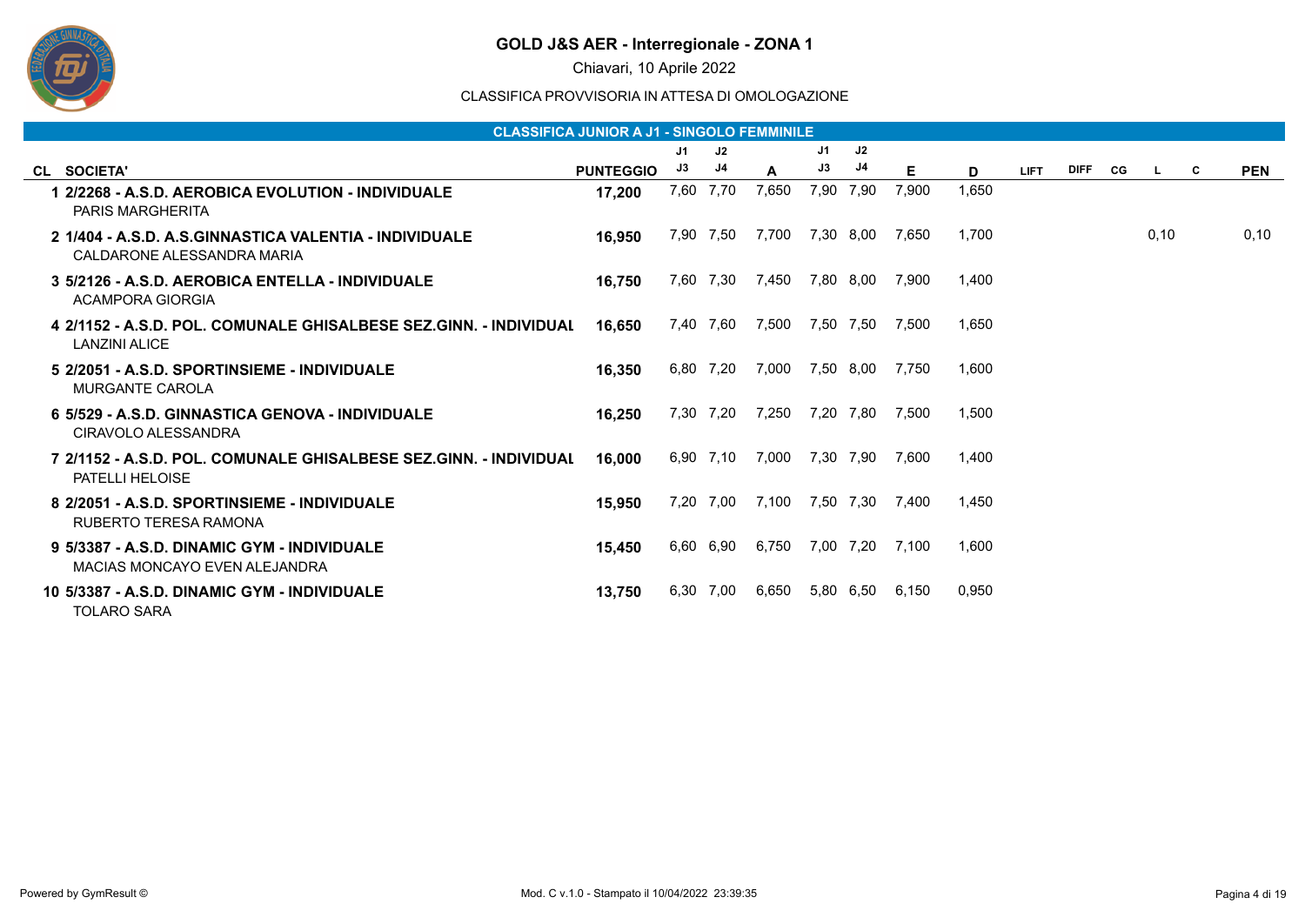

Chiavari, 10 Aprile 2022

|                                                                                              | <b>CLASSIFICA JUNIOR A J2 - SINGOLO FEMMINILE</b> |    |           |                                 |    |           |       |       |             |      |    |    |   |            |
|----------------------------------------------------------------------------------------------|---------------------------------------------------|----|-----------|---------------------------------|----|-----------|-------|-------|-------------|------|----|----|---|------------|
|                                                                                              |                                                   | J1 | J2        |                                 | J1 | J2        |       |       |             |      |    |    |   |            |
| CL SOCIETA'                                                                                  | <b>PUNTEGGIO</b>                                  | J3 | J4        | $\mathsf{A}$                    | J3 | J4        | E.    | D     | <b>LIFT</b> | DIFF | CG | L. | C | <b>PEN</b> |
| 1 5/2126 - A.S.D. AEROBICA ENTELLA - INDIVIDUALE<br><b>CEREGHINO LUDOVICA</b>                | 17,900                                            |    | 7,90 7,60 | 7,750                           |    | 8,30 8,50 | 8,400 | 1,750 |             |      |    |    |   |            |
| 2 2/2268 - A.S.D. AEROBICA EVOLUTION - INDIVIDUALE<br><b>BELOTTI ELEONORA</b>                | 17,900                                            |    |           | 7,90 7,80 7,850 8,20 8,40       |    |           | 8,300 | 1,750 |             |      |    |    |   |            |
| 3 5/2126 - A.S.D. AEROBICA ENTELLA - INDIVIDUALE<br>CAMPODONICO VIOLA                        | 17,650                                            |    |           | 7,90 7,60 7,750 8,40 7,90 8,150 |    |           |       | 1,750 |             |      |    |    |   |            |
| <u> 4 1/404 - A.S.D. A.S.GINNASTICA VALENTIA - INDIVIDUALE</u><br>PAGELLA ILARIA             | 17,600                                            |    |           | 7,90 7,50 7,700 8,00 8,30 8,150 |    |           |       | 1,750 |             |      |    |    |   |            |
| 5 2/1152 - A.S.D. POL. COMUNALE GHISALBESE SEZ.GINN. - INDIVIDUAL<br><b>MIGLIORATI ALICE</b> | 17,500                                            |    |           | 7,70 7,60 7,650 8,20 8,00 8,100 |    |           |       | 1,750 |             |      |    |    |   |            |
| 6 5/2126 - A.S.D. AEROBICA ENTELLA - INDIVIDUALE<br>DAGNINO GIORGIA                          | 17,450                                            |    |           | 7,80 7,40 7,600                 |    | 8,30 7,90 | 8,100 | 1,750 |             |      |    |    |   |            |
| 7 2/1152 - A.S.D. POL. COMUNALE GHISALBESE SEZ.GINN. - INDIVIDUAL<br><b>BREVI ROMINA</b>     | 17,300                                            |    |           | 7,70 7,30 7,500 8,00 8,10 8,050 |    |           |       | 1.750 |             |      |    |    |   |            |
| 8 2/2051 - A.S.D. SPORTINSIEME - INDIVIDUALE<br>PEDANA GIULIA                                | 16,900                                            |    |           | 7,60 7,40 7,500 8,00 8,00       |    |           | 8,000 | 1,400 |             |      |    |    |   |            |
| 9 2/1152 - A.S.D. POL. COMUNALE GHISALBESE SEZ.GINN. - INDIVIDUAL<br><b>MONCIINO SOFIA</b>   | 16,900                                            |    |           | 7,30 7,30 7,300 8,00 7,70 7,850 |    |           |       | 1,750 |             |      |    |    |   |            |
| 10 2/2268 - A.S.D. AEROBICA EVOLUTION - INDIVIDUALE<br><b>ARROSTUTO EMMA</b>                 | 16,800                                            |    |           | 7,50 7,30 7,400 7,80 7,60 7,700 |    |           |       | 1,700 |             |      |    |    |   |            |
| 11 1/404 - A.S.D. A.S.GINNASTICA VALENTIA - INDIVIDUALE<br><b>SIGURTA' MARTINA</b>           | 16,200                                            |    |           | 7,30 7,30 7,300 7,70 7,90 7,800 |    |           |       | 1,100 |             |      |    |    |   |            |
| 12 2/1152 - A.S.D. POL. COMUNALE GHISALBESE SEZ.GINN. - INDIVIDUAL<br><b>ASPERTI CHIARA</b>  | 16,100                                            |    |           | 7,50 7,30 7,400 7,20 7,00 7,100 |    |           |       | 1,600 |             |      |    |    |   |            |
| 13 2/3205 - ASD AEROBIC FUSION - INDIVIDUALE<br>ZUCCHETTI FRANCESCA                          | 16,000                                            |    |           | 7,20 7,00 7,100 7,50 7,30 7,400 |    |           |       | 1,500 |             |      |    |    |   |            |
| 14 1/404 - A.S.D. A.S.GINNASTICA VALENTIA - INDIVIDUALE<br><b>GIUSTO GIULIA MARIA</b>        | 15,750                                            |    | 7,00 6,90 | 6,950 7,40 7,20 7,300           |    |           |       | 1,500 |             |      |    |    |   |            |
| 15 2/3205 - ASD AEROBIC FUSION - INDIVIDUALE<br><b>SARTORI CHIARA</b>                        | 15.650                                            |    | 6,90 6,80 | 6,850 6,90 7,70 7,300           |    |           |       | 1.500 |             |      |    |    |   |            |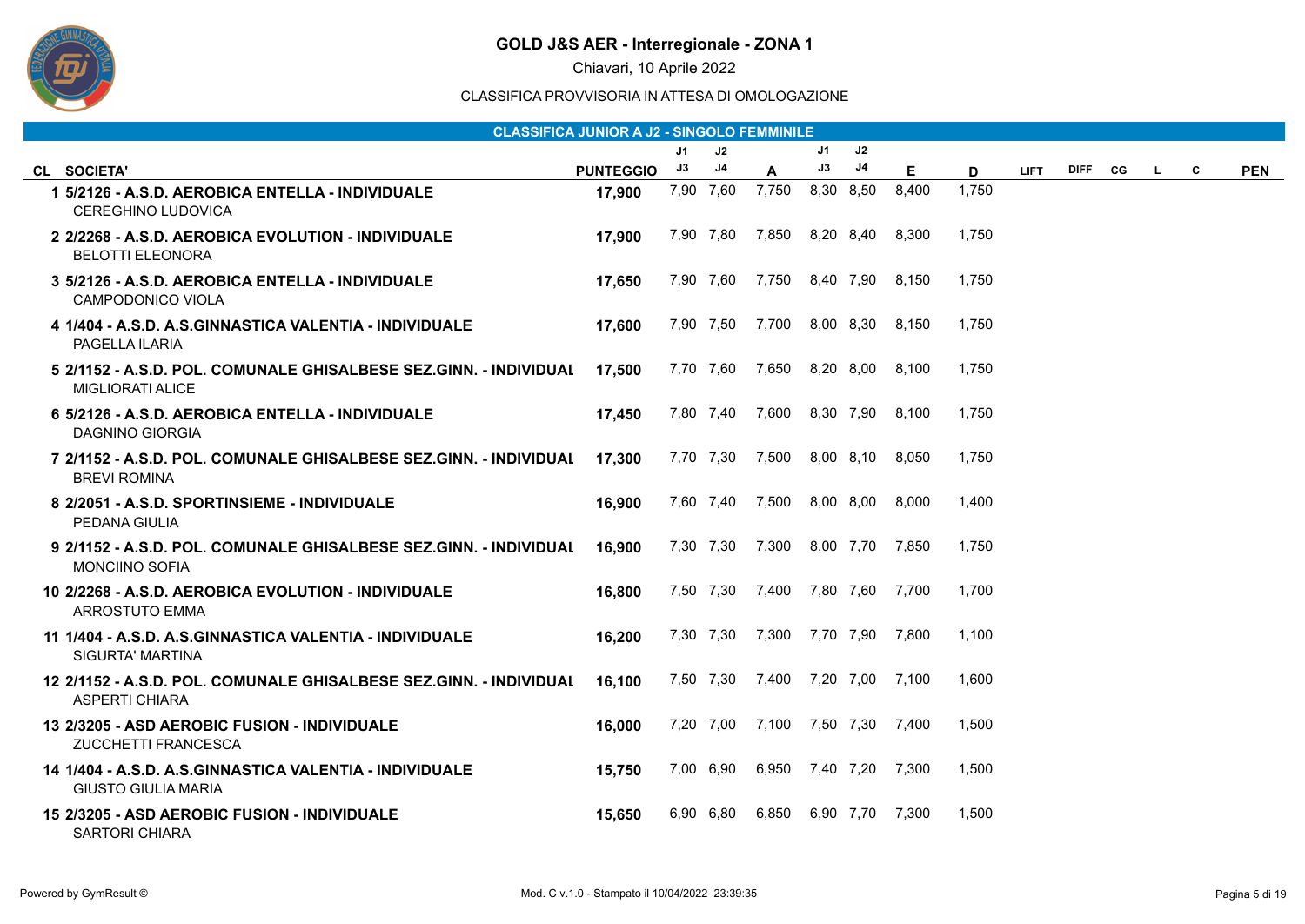

Chiavari, 10 Aprile 2022

|                                                                          | <b>CLASSIFICA JUNIOR A J2 - SINGOLO FEMMINILE</b> |     |           |       |    |           |       |       |             |             |    |   |            |
|--------------------------------------------------------------------------|---------------------------------------------------|-----|-----------|-------|----|-----------|-------|-------|-------------|-------------|----|---|------------|
|                                                                          |                                                   | J1. | J2        |       | J1 | J2        |       |       |             |             |    |   |            |
| <b>SOCIETA'</b><br>CL                                                    | <b>PUNTEGGIO</b>                                  | J3  | J4        |       | J3 | J4        |       |       | <b>LIFT</b> | <b>DIFF</b> | CG | C | <b>PEN</b> |
| 16 1/404 - A.S.D. A.S.GINNASTICA VALENTIA - INDIVIDUALE<br>MUSSINI SARA  | 15.250                                            |     | 7,00 6,90 | 6,950 |    | 6,50 7,50 | 7,000 | 1,300 |             |             |    |   |            |
| <b>17 2/3205 - ASD AEROBIC FUSION - INDIVIDUALE</b><br>ALBERTELLA GIULIA | 15.200                                            |     | 6,90 7,00 | 6,950 |    | 7,00 7,00 | 7,000 | 1,250 |             |             |    |   |            |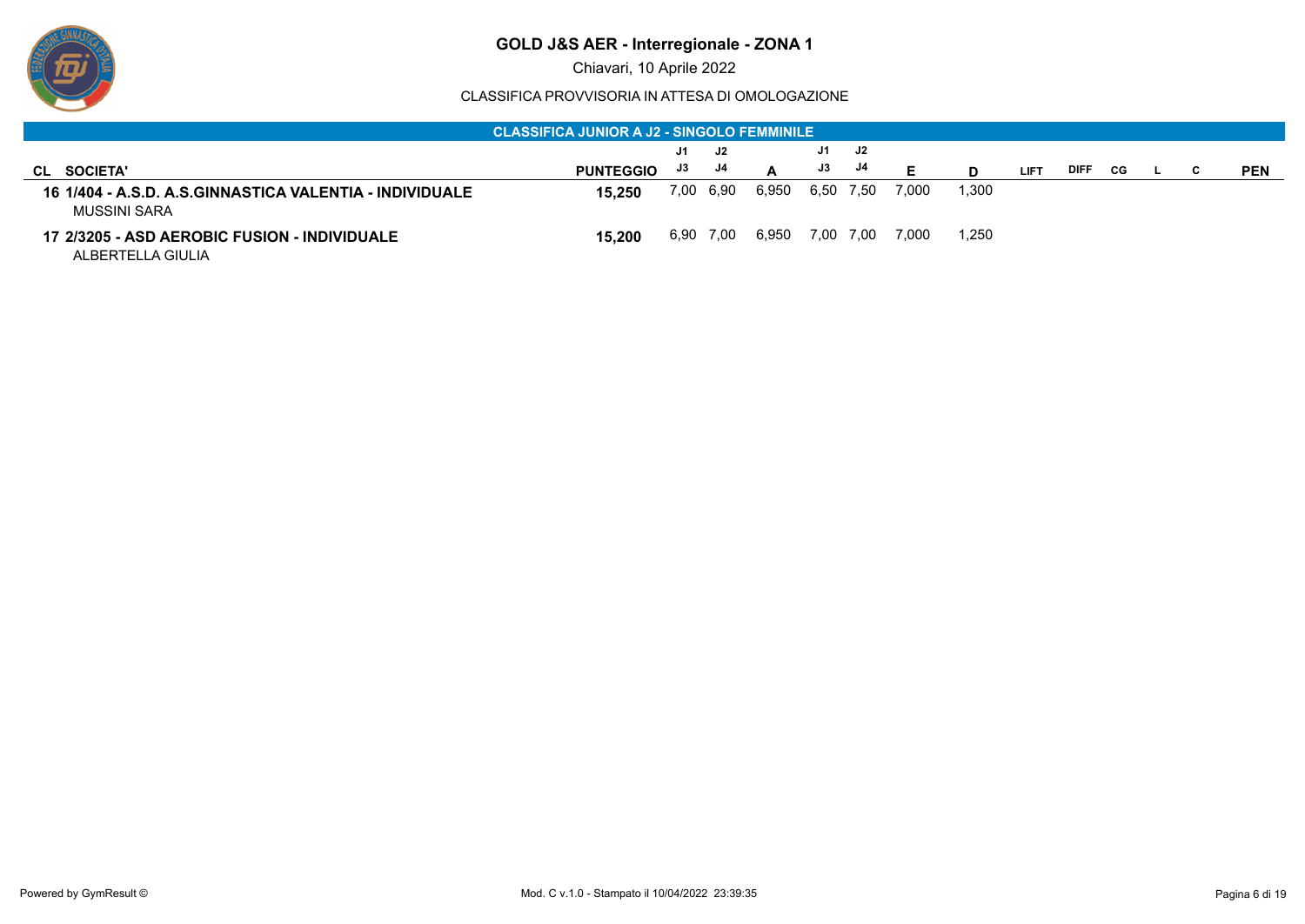

Chiavari, 10 Aprile 2022

#### CLASSIFICA PROVVISORIA IN ATTESA DI OMOLOGAZIONE

|                                            | <b>CLASSIFICA JUNIOR A J2 - SINGOLO MASCHILE</b> |      |    |                           |       |       |       |             |             |           |  |            |
|--------------------------------------------|--------------------------------------------------|------|----|---------------------------|-------|-------|-------|-------------|-------------|-----------|--|------------|
|                                            |                                                  | J1 . | J2 |                           | J1 J2 |       |       |             |             |           |  |            |
| CL SOCIETA'                                | PUNTEGGIO J3 J4                                  |      |    |                           | J3 J4 | - 6   |       | <b>LIFT</b> | <b>DIFF</b> | <b>CG</b> |  | <b>PEN</b> |
| 2/2051 - A.S.D. SPORTINSIEME - INDIVIDUALE | 18.050                                           |      |    | 7,70 8,30 8,000 8,30 8,30 |       | 8,300 | 1,750 |             |             |           |  |            |

GARAVAGLIA MANUEL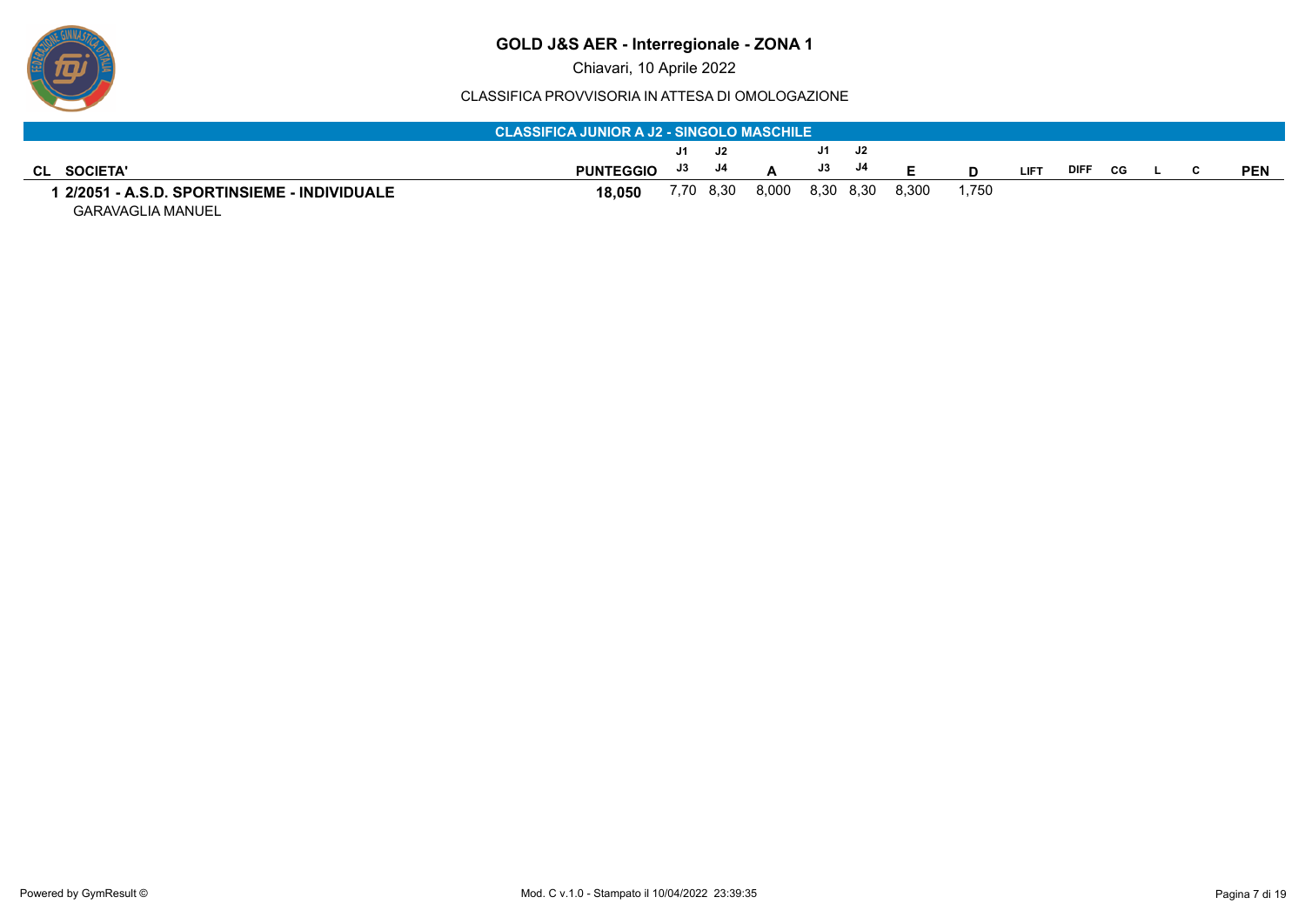

Chiavari, 10 Aprile 2022

|                                                                                                 | <b>CLASSIFICA JUNIOR B - SINGOLO FEMMINILE</b> |    |               |                                 |    |               |                 |       |             |             |    |   |   |            |
|-------------------------------------------------------------------------------------------------|------------------------------------------------|----|---------------|---------------------------------|----|---------------|-----------------|-------|-------------|-------------|----|---|---|------------|
|                                                                                                 |                                                | J1 | J2            |                                 | J1 | $\mathsf{J}2$ |                 |       |             |             |    |   |   |            |
| CL SOCIETA'                                                                                     | <b>PUNTEGGIO</b>                               | J3 | $\mathsf{J}4$ | A                               | J3 | J4            | Е               | D     | <b>LIFT</b> | <b>DIFF</b> | CG | L | C | <b>PEN</b> |
| 1 2/2268 - A.S.D. AEROBICA EVOLUTION - INDIVIDUALE<br><b>SANNA LINDA</b>                        | 18,200                                         |    | 7,70 8,00     | 7,850                           |    | 8,20 7,80     | 8,000           | 2,350 |             |             |    |   |   |            |
| 2 5/2126 - A.S.D. AEROBICA ENTELLA - INDIVIDUALE<br><b>CAMPODONICO VIRGINIA</b>                 | 18,150                                         |    |               | 7,60 7,80 7,700 8,20 8,10 8,150 |    |               |                 | 2,300 |             |             |    |   |   |            |
| 3 2/1152 - A.S.D. POL. COMUNALE GHISALBESE SEZ.GINN. - INDIVIDUAL<br><b>BANCA REBECCA SARAH</b> | 17,650                                         |    |               | 7,80 7,30 7,550 7,60 8,00 7,800 |    |               |                 | 2,300 |             |             |    |   |   |            |
| 4 2/1152 - A.S.D. POL. COMUNALE GHISALBESE SEZ.GINN. - INDIVIDUAL<br><b>MELONARI GLORIA</b>     | 17,600                                         |    |               | 7,40 7,30 7,350                 |    |               | 8,00 7,90 7,950 | 2,300 |             |             |    |   |   |            |
| 5 5/2126 - A.S.D. AEROBICA ENTELLA - INDIVIDUALE<br>PIAZZA ANNA                                 | 17.500                                         |    |               | 7,30 7,40 7,350 8,30 7,70       |    |               | 8,000           | 2,150 |             |             |    |   |   |            |
| 6 5/529 - A.S.D. GINNASTICA GENOVA - INDIVIDUALE<br>FERRERI TOMASSINI CATTERINA                 | 17,400                                         |    | 7,20 7,40     | 7,300                           |    |               | 8,20 7,70 7,950 | 2,150 |             |             |    |   |   |            |
| 7 2/1152 - A.S.D. POL. COMUNALE GHISALBESE SEZ.GINN. - INDIVIDUAL<br><b>CROTTI BEATRICE</b>     | 17,400                                         |    |               | 7,10 7,40 7,250 8,10 7,70 7,900 |    |               |                 | 2,250 |             |             |    |   |   |            |
| 8 5/2126 - A.S.D. AEROBICA ENTELLA - INDIVIDUALE<br>DI MAIO MARTINA                             | 17,250                                         |    |               | 7,50 7,30 7,400 8,10 8,00       |    |               | 8,050           | 1,800 |             |             |    |   |   |            |
| 9 3/2142 - A.S.D. G.S. SAMBUGHÈ - INDIVIDUALE<br><b>VALLI MATILDE</b>                           | 17,200                                         |    | 7,20 7,50     | 7,350                           |    | 8,30 7,70     | 8,000           | 1,850 |             |             |    |   |   |            |
| 10 2/1152 - A.S.D. POL. COMUNALE GHISALBESE SEZ.GINN. - INDIVIDUAL<br>PEDRONI ANNA              | 17,200                                         |    |               | 7,30 7,40 7,350 7,70 7,60 7,650 |    |               |                 | 2,200 |             |             |    |   |   |            |
| 11 2/3205 - ASD AEROBIC FUSION - INDIVIDUALE<br>PIROTTA SARA                                    | 17,100                                         |    |               | 7,20 7,60 7,400 7,50 7,60 7,550 |    |               |                 | 2,150 |             |             |    |   |   |            |
| 12 2/2051 - A.S.D. SPORTINSIEME - INDIVIDUALE<br>PEDANA VALENTINA                               | 17,050                                         |    |               | 7,80 7,40 7,600 7,80 8,10 7,950 |    |               |                 | 1,500 |             |             |    |   |   |            |
| 13 2/1152 - A.S.D. POL. COMUNALE GHISALBESE SEZ.GINN. - INDIVIDUAL<br>PALETTA JENNIFER          | 16,850                                         |    |               | 7,30 7,00 7,150 7,30 7,80 7,550 |    |               |                 | 2,150 |             |             |    |   |   |            |
| 14 2/3205 - ASD AEROBIC FUSION - INDIVIDUALE<br><b>MIODINI SARA</b>                             | 16.750                                         |    |               | 7,80 7,90 7,850 7,40 6,90 7,150 |    |               |                 | 1.750 |             |             |    |   |   |            |
| 15 5/2126 - A.S.D. AEROBICA ENTELLA - INDIVIDUALE<br><b>GAZZOLO ELENA</b>                       | 16,450                                         |    |               | 7,40 7,40 7,400 7,50 7,60 7,550 |    |               |                 | 1,500 |             |             |    |   |   |            |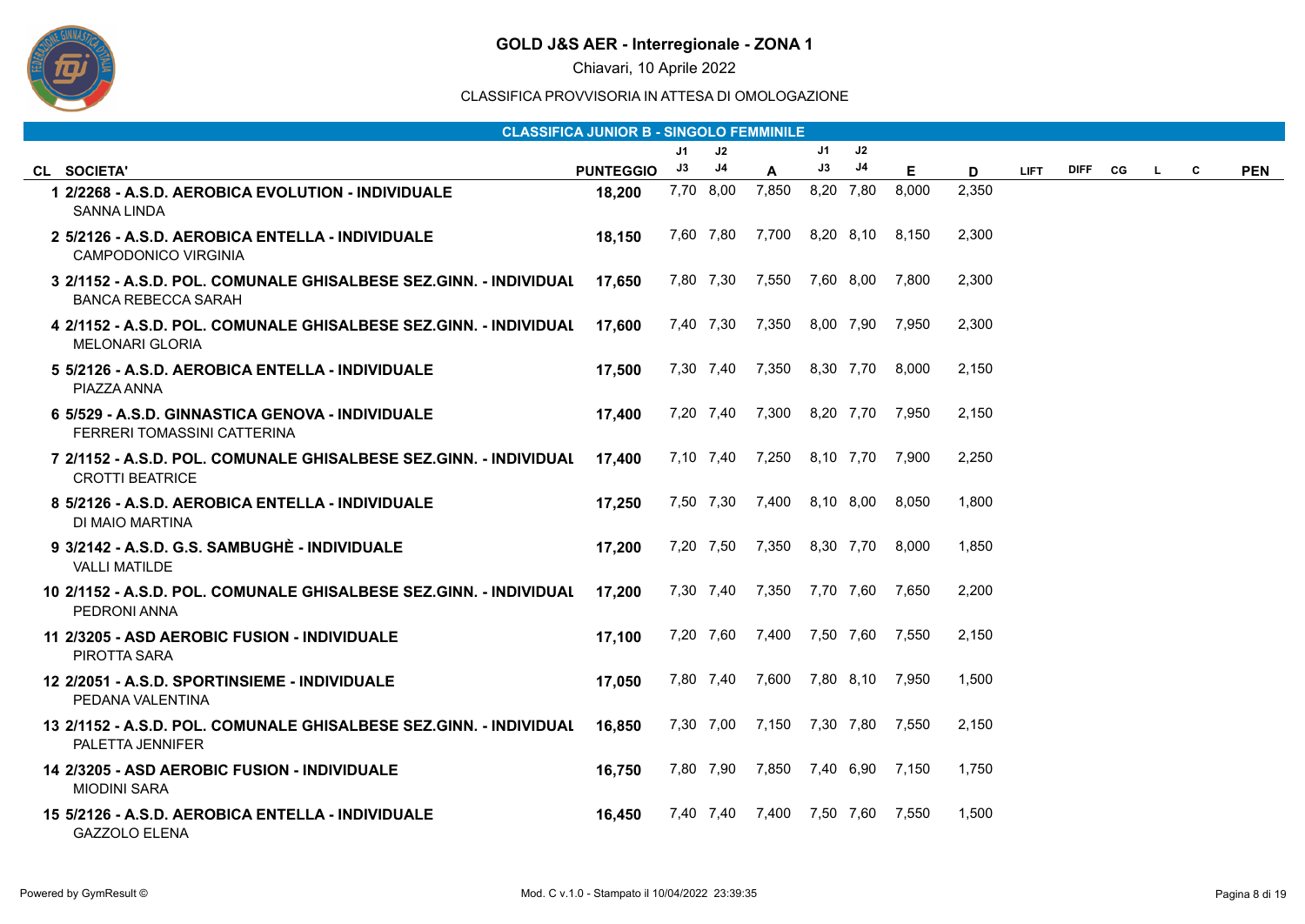

Chiavari, 10 Aprile 2022

|                                                                       | <b>CLASSIFICA JUNIOR B - SINGOLO FEMMINILE</b> |    |           |       |    |           |       |       |             |             |     |  |            |
|-----------------------------------------------------------------------|------------------------------------------------|----|-----------|-------|----|-----------|-------|-------|-------------|-------------|-----|--|------------|
|                                                                       |                                                | J1 | J2        |       | J1 | J2        |       |       |             |             |     |  |            |
| CL SOCIETA'                                                           | <b>PUNTEGGIO</b>                               | J3 | J4        | A     | J3 | - J4      |       |       | <b>LIFT</b> | <b>DIFF</b> | CG. |  | <b>PEN</b> |
| <b>16 2/3205 - ASD AEROBIC FUSION - INDIVIDUALE</b><br>BERETTA CHIARA | 16.400                                         |    | 7,30 7,50 | 7,400 |    | 7,60 7,40 | 7,500 | 1,500 |             |             |     |  |            |
| <b>GHIZZONI VALENTINA</b>                                             | 15.650                                         |    | 7,70 7,20 | 7,450 |    | 7,30 6,70 | 7,000 | 1.700 |             | 0,50        |     |  | 0,50       |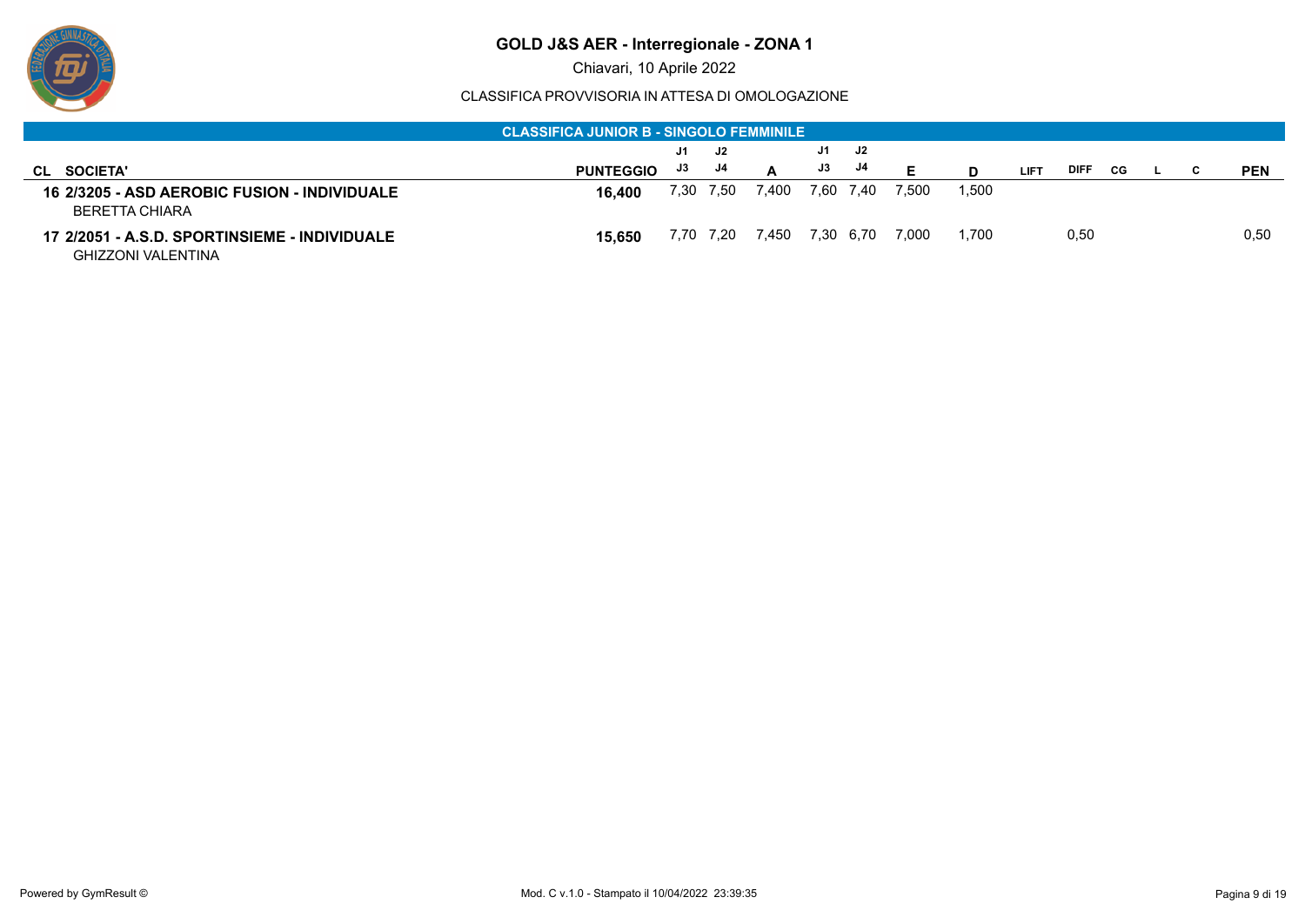

Chiavari, 10 Aprile 2022

|                                                                                          | <b>CLASSIFICA JUNIOR B - SINGOLO MASCHILE</b> |      |           |       |     |           |       |       |             |             |    |  |            |
|------------------------------------------------------------------------------------------|-----------------------------------------------|------|-----------|-------|-----|-----------|-------|-------|-------------|-------------|----|--|------------|
|                                                                                          |                                               | J1.  | J2        |       | J1. | J2        |       |       |             |             |    |  |            |
| <b>SOCIETA'</b><br>CL                                                                    | <b>PUNTEGGIO</b>                              | J3   | J4        | A     | J3  | - J4      |       |       | <b>LIFT</b> | <b>DIFF</b> | CG |  | <b>PEN</b> |
| 1   2/1152 - A.S.D. POL. COMUNALE GHISALBESE SEZ.GINN. - INDIVIDUAL<br>SALVATO FRANCESCO | 17.950                                        |      | 7,90 7,90 | 7,900 |     | 7,80 7,80 | 7,800 | 2.250 |             |             |    |  |            |
| 2 5/2126 - A.S.D. AEROBICA ENTELLA - INDIVIDUALE<br>PENNA DIEGO                          | 14.950                                        | 7.10 | 7.00      | 7.050 |     | 6.30 6.40 | 6.350 | 1,550 |             |             |    |  |            |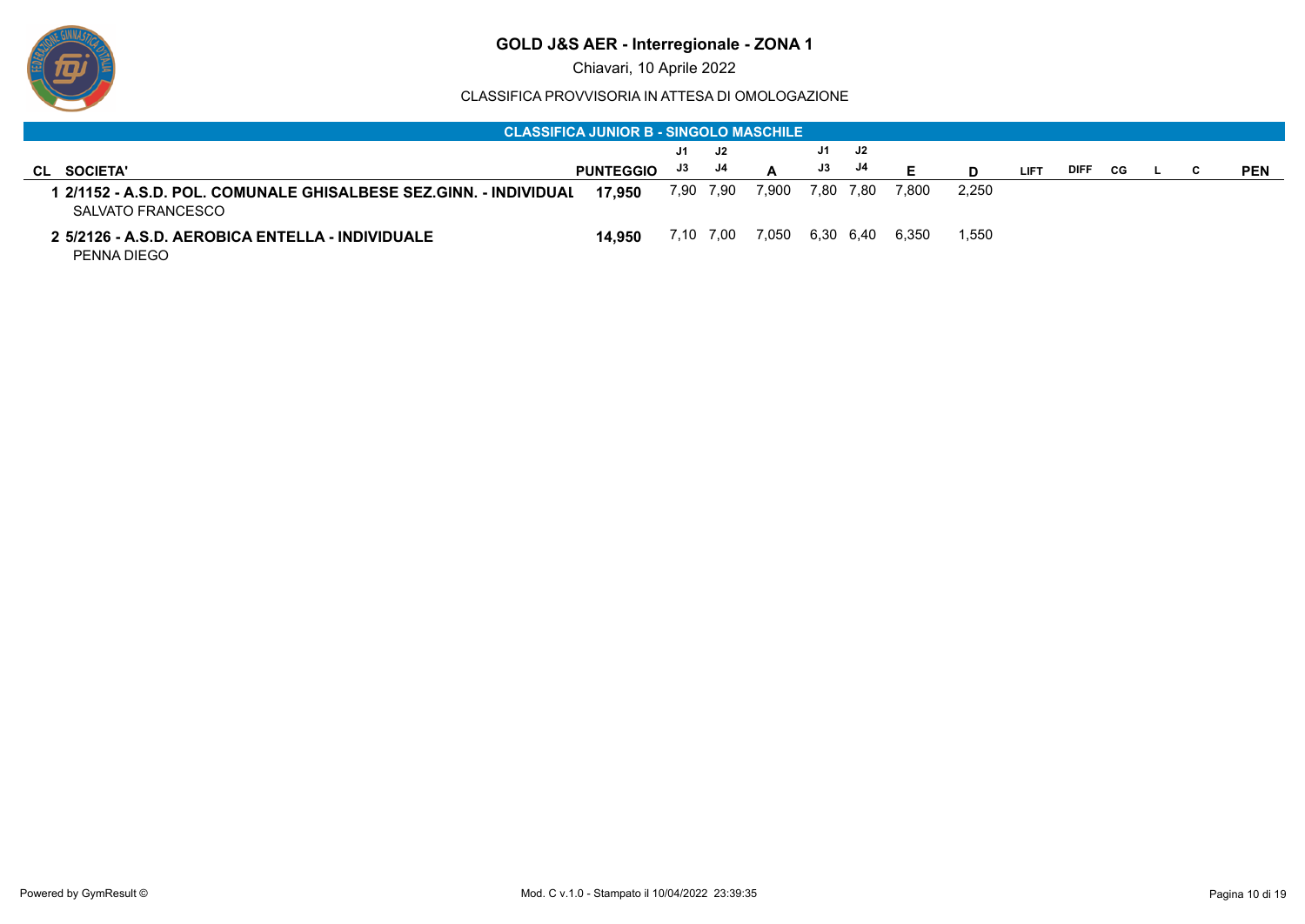

Chiavari, 10 Aprile 2022

|                                                                                                         | <b>CLASSIFICA JUNIOR B - COPPIA MISTA '</b> |      |      |       |           |           |       |       |             |             |     |   |            |
|---------------------------------------------------------------------------------------------------------|---------------------------------------------|------|------|-------|-----------|-----------|-------|-------|-------------|-------------|-----|---|------------|
|                                                                                                         |                                             | J1   | J2   |       | J1        | J2        |       |       |             |             |     |   |            |
| <b>SOCIETA'</b><br>CL                                                                                   | <b>PUNTEGGIO</b>                            | J3   | J4   | A     | J3        | J4        | Е     | D     | <b>LIFT</b> | <b>DIFF</b> | CG. | C | <b>PEN</b> |
| l 2/1152 - A.S.D. POL. COMUNALE GHISALBESE SEZ.GINN. - COPPIA 1<br>MELONARI GLORIA<br>SALVATO FRANCESCO | 17.100                                      | 7,50 | 7,80 | 5650, |           | 7,50 7,60 | 7,550 | 1,900 |             |             |     |   |            |
| 2 5/2126 - A.S.D. AEROBICA ENTELLA - COPPIA 3<br><b>FERNANDES LUEJE</b><br>PENNA DIEGO                  | 15.500                                      | 7.00 | 7,60 | 7,300 | 6,30 6,80 |           | 6,550 | 1,650 |             |             |     |   |            |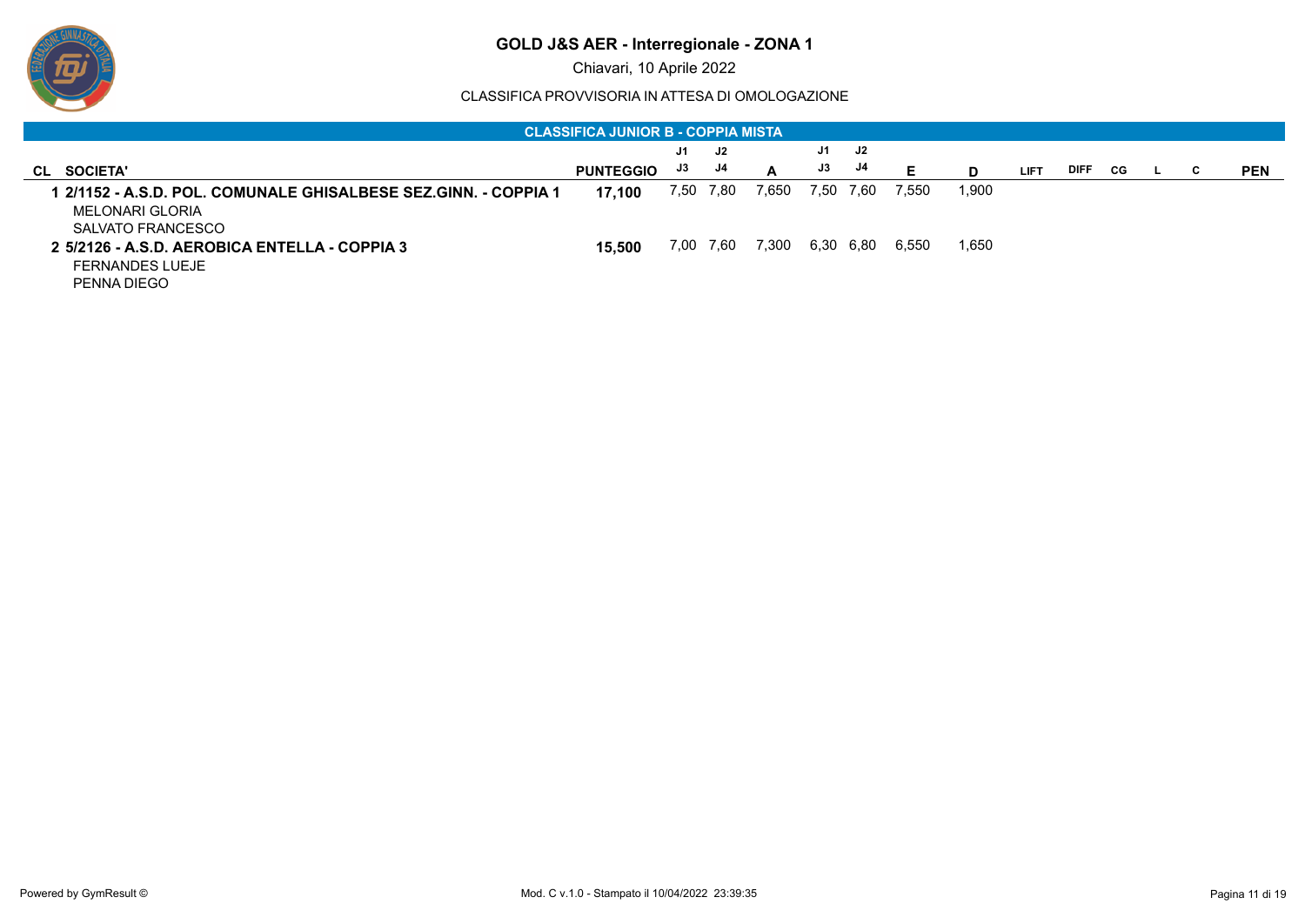

Chiavari, 10 Aprile 2022

|                                                                                                                                        | <b>CLASSIFICA JUNIOR B - TRIO</b> |      |           |       |      |           |       |       |             |             |     |    |   |            |
|----------------------------------------------------------------------------------------------------------------------------------------|-----------------------------------|------|-----------|-------|------|-----------|-------|-------|-------------|-------------|-----|----|---|------------|
|                                                                                                                                        |                                   | J1   | J2        |       | J1   | J2        |       |       |             |             |     |    |   |            |
| CL SOCIETA'                                                                                                                            | <b>PUNTEGGIO</b>                  | J3   | J4        | A     | J3   | J4        | Е     | D     | <b>LIFT</b> | <b>DIFF</b> | CG. | ъ. | C | <b>PEN</b> |
| 1 2/3205 - ASD AEROBIC FUSION - TRIO 2<br><b>BERETTA CHIARA</b>                                                                        | 17,750                            | 7,90 | 8,30      | 8,100 | 7,50 | 7,50      | 7,500 | 2,150 |             |             |     |    |   |            |
| <b>MIODINI SARA</b><br>PIROTTA SARA                                                                                                    |                                   |      |           |       |      |           |       |       |             |             |     |    |   |            |
| 2 2/1152 - A.S.D. POL. COMUNALE GHISALBESE SEZ.GINN. - TRIO 3<br><b>BANCA REBECCA SARAH</b><br><b>BREVI ROMINA</b><br>PALETTA JENNIFER | 17,250                            | 7,90 | 7,90      | 7,900 | 7,20 | 7.90      | 7,550 | 1,800 |             |             |     |    |   |            |
| 3 5/2126 - A.S.D. AEROBICA ENTELLA - TRIO 4<br><b>FERNANDES LUEJE</b><br><b>GARAVELLI ALICE</b><br><b>GAZZOLO ELENA</b>                | 16,500                            | 7.10 | 7,80      | 7,450 |      | 6,80 7,40 | 7,100 | 1,950 |             |             |     |    |   |            |
| 4 2/1152 - A.S.D. POL. COMUNALE GHISALBESE SEZ.GINN. - TRIO 2<br><b>CROTTI BEATRICE</b><br><b>MELONARI GLORIA</b><br>PEDRONI ANNA      | 16,300                            |      | 7,10 7,60 | 7,350 |      | 6,90 7,20 | 7,050 | 1,900 |             |             |     |    |   |            |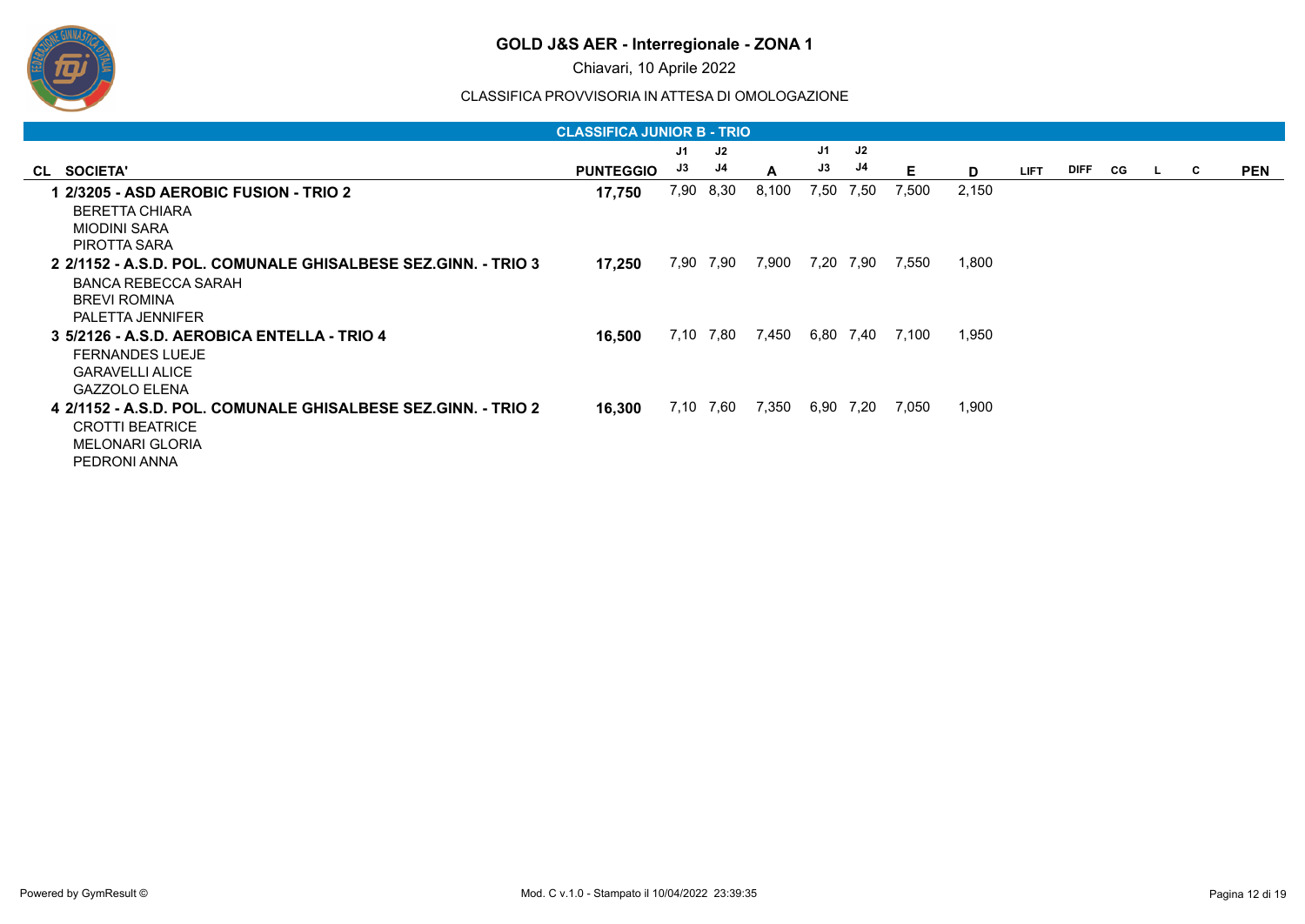

Chiavari, 10 Aprile 2022

| <b>CLASSIFICA JUNIOR B - GRUPPO</b>                             |                  |    |           |       |      |           |                 |       |             |         |  |              |   |            |
|-----------------------------------------------------------------|------------------|----|-----------|-------|------|-----------|-----------------|-------|-------------|---------|--|--------------|---|------------|
|                                                                 |                  | J1 | J2        |       | J1   | J2        |                 |       |             |         |  |              |   |            |
| CL SOCIETA'                                                     | <b>PUNTEGGIO</b> | J3 | J4        | A     | J3   | J4        | E.              | D     | <b>LIFT</b> | DIFF CG |  | $\mathbf{L}$ | C | <b>PEN</b> |
| 1 5/2126 - A.S.D. AEROBICA ENTELLA - GRUPPO 2                   | 17,600           |    | 7,50 8,20 | 7,850 | 7,60 | 8,00      | 7,800           | 1,950 |             |         |  |              |   |            |
| CAMPODONICO VIRGINIA                                            |                  |    |           |       |      |           |                 |       |             |         |  |              |   |            |
| DI MAIO MARTINA                                                 |                  |    |           |       |      |           |                 |       |             |         |  |              |   |            |
| <b>GARAVELLI ALICE</b>                                          |                  |    |           |       |      |           |                 |       |             |         |  |              |   |            |
| <b>GAZZOLO ELENA</b>                                            |                  |    |           |       |      |           |                 |       |             |         |  |              |   |            |
| LUCCHETTI ESTER LUCIA                                           |                  |    |           |       |      |           |                 |       |             |         |  |              |   |            |
| PIAZZA ANNA                                                     |                  |    |           |       |      |           |                 |       |             |         |  |              |   |            |
| 2 2/1152 - A.S.D. POL. COMUNALE GHISALBESE SEZ.GINN. - GRUPPO 2 | 17,250           |    | 7,60 8,10 | 7,850 |      |           | 7,20 7,40 7,300 | 2,100 |             |         |  |              |   |            |
| <b>BANCA REBECCA SARAH</b>                                      |                  |    |           |       |      |           |                 |       |             |         |  |              |   |            |
| <b>BREVI ROMINA</b>                                             |                  |    |           |       |      |           |                 |       |             |         |  |              |   |            |
| <b>CONTE PEDO LUIZA</b>                                         |                  |    |           |       |      |           |                 |       |             |         |  |              |   |            |
| <b>CROTTI BEATRICE</b>                                          |                  |    |           |       |      |           |                 |       |             |         |  |              |   |            |
| PALETTA JENNIFER                                                |                  |    |           |       |      |           |                 |       |             |         |  |              |   |            |
| PEDRONI ANNA                                                    |                  |    |           |       |      |           |                 |       |             |         |  |              |   |            |
| 3 2/2051 - A.S.D. SPORTINSIEME - GRUPPO 1                       | 17,150           |    | 8,00 8,30 | 8,150 |      | 7,00 7,50 | 7,250           | 1,750 |             |         |  |              |   |            |
| <b>GARAVAGLIA MANUEL</b>                                        |                  |    |           |       |      |           |                 |       |             |         |  |              |   |            |
| <b>MARZANO SANTINA</b>                                          |                  |    |           |       |      |           |                 |       |             |         |  |              |   |            |
| PEDANA GIULIA                                                   |                  |    |           |       |      |           |                 |       |             |         |  |              |   |            |
| PEDANA VALENTINA                                                |                  |    |           |       |      |           |                 |       |             |         |  |              |   |            |
| <b>MIODINI SARA</b>                                             |                  |    |           |       |      |           |                 |       |             |         |  |              |   |            |
|                                                                 |                  |    |           |       |      |           |                 |       |             |         |  |              |   |            |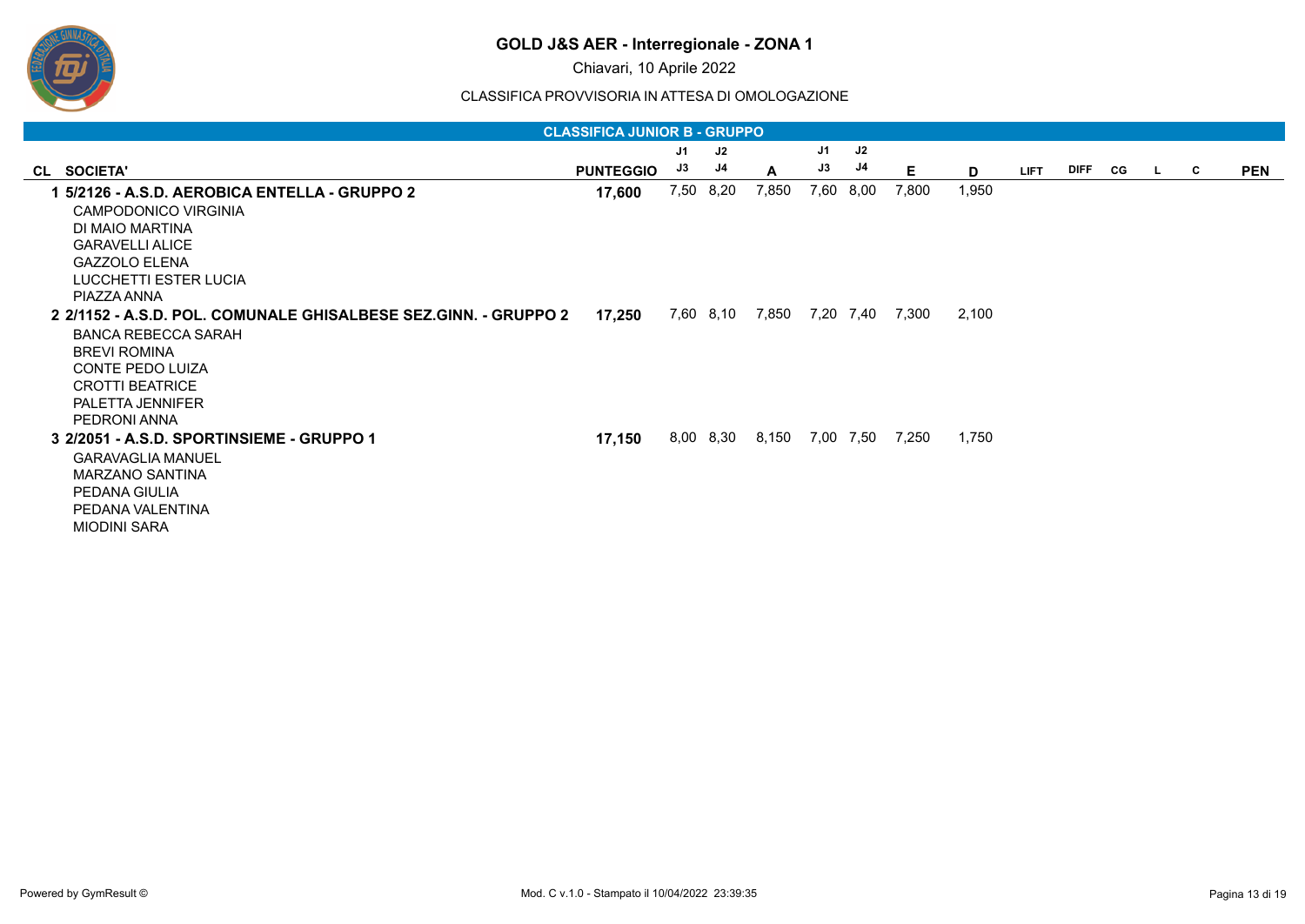

Chiavari, 10 Aprile 2022

| <b>CLASSIFICA SENIOR - SINGOLO FEMMINILE</b>                                                |                  |    |               |                                 |           |               |       |       |             |             |      |    |   |            |
|---------------------------------------------------------------------------------------------|------------------|----|---------------|---------------------------------|-----------|---------------|-------|-------|-------------|-------------|------|----|---|------------|
|                                                                                             |                  | J1 | J2            |                                 | J1        | $\mathsf{J}2$ |       |       |             |             |      |    |   |            |
| CL SOCIETA'                                                                                 | <b>PUNTEGGIO</b> | J3 | $\mathsf{J}4$ | A                               | J3        | J4            | E     | D     | <b>LIFT</b> | <b>DIFF</b> | CG   | L. | С | <b>PEN</b> |
| 1 1/404 - A.S.D. A.S.GINNASTICA VALENTIA - INDIVIDUALE<br><b>REXHEPI LUCREZIA</b>           | 20,500           |    | 8,60 8,40     | 8,500                           |           | 8,50 8,40     | 8,450 | 3,550 |             |             |      |    |   |            |
| 2 3/2142 - A.S.D. G.S. SAMBUGHÈ - INDIVIDUALE<br><b>BULLO ANNA</b>                          | 20.250           |    | 8,60 8,40     | 8,500                           |           | 8,60 8,60     | 8.600 | 3,150 |             |             |      |    |   |            |
| 3 2/2268 - A.S.D. AEROBICA EVOLUTION - INDIVIDUALE<br><b>CAVALLERI SOFIA</b>                | 19.850           |    | 8,40 8,20     | 8,300                           |           | 8,30 8,20     | 8,250 | 3,300 |             |             |      |    |   |            |
| 4 3/2142 - A.S.D. G.S. SAMBUGHÈ - INDIVIDUALE<br><b>BUZGAN VICTORIA</b>                     | 19,550           |    |               | 8,20 8,20 8,200 8,30 8,30 8,300 |           |               |       | 3,050 |             |             |      |    |   |            |
| 5 2/2268 - A.S.D. AEROBICA EVOLUTION - INDIVIDUALE<br>PETTINARI ALICE                       | 19,550           |    | 8,40 8,50     | 8,450 8,30 8,10 8,200           |           |               |       | 2,900 |             |             |      |    |   |            |
| 6 2/2268 - A.S.D. AEROBICA EVOLUTION - INDIVIDUALE<br><b>MARRAS ELISA</b>                   | 19,450           |    | 8,20 8,20     | 8,200                           |           | 8,10 8,20     | 8,150 | 3,100 |             |             |      |    |   |            |
| 7 2/3205 - ASD AEROBIC FUSION - INDIVIDUALE<br><b>FLUMIANI MELISSA</b>                      | 19,350           |    |               | 8,10 8,10 8,100 8,50 8,00 8,250 |           |               |       | 3,000 |             |             |      |    |   |            |
| 8 2/1152 - A.S.D. POL. COMUNALE GHISALBESE SEZ.GINN. - INDIVIDUAL<br><b>FRIGENI GIORGIA</b> | 19,200           |    |               | 7,90 8,00 7,950 8,10 8,00       |           |               | 8,050 | 3,200 |             |             |      |    |   |            |
| 9 1/404 - A.S.D. A.S.GINNASTICA VALENTIA - INDIVIDUALE<br><b>LANZA MATILDE</b>              | 18,650           |    |               | 7,80 7,80 7,800 8,00 7,90 7,950 |           |               |       | 2,900 |             |             |      |    |   |            |
| 10 2/2268 - A.S.D. AEROBICA EVOLUTION - INDIVIDUALE<br><b>CONTI ELISA</b>                   | 18,600           |    |               | 8,00 7,70 7,850 7,90 7,60 7,750 |           |               |       | 3,000 |             |             |      |    |   |            |
| 11 2/3060 - A.S.D. JUST DANCE - INDIVIDUALE<br>ALBORGHETTI ELISON                           | 18,350           |    |               | 7,60 7,50 7,550                 | 8,00 7,50 |               | 7,750 | 3,050 |             |             |      |    |   |            |
| 12 1/404 - A.S.D. A.S.GINNASTICA VALENTIA - INDIVIDUALE<br>BERALDO VALENTINA                | 18,350           |    |               | 7,80 7,80 7,800 7,60 7,40       |           |               | 7.500 | 3,050 |             |             |      |    |   |            |
| 13 2/2051 - A.S.D. SPORTINSIEME - INDIVIDUALE<br><b>BRENNALISA</b>                          | 18,100           |    |               | 7,90 7,50 7,700 7,80 7,60 7,700 |           |               |       | 2,900 |             |             | 0,20 |    |   | 0,20       |
| 14 3/2142 - A.S.D. G.S. SAMBUGHÈ - INDIVIDUALE<br><b>BULLO MARTINA</b>                      | 18,050           |    |               | 7,60 7,50 7,550 7,50 7,30 7,400 |           |               |       | 3,100 |             |             |      |    |   |            |
| 15 1/404 - A.S.D. A.S.GINNASTICA VALENTIA - INDIVIDUALE<br>DE MELLO FEDERICA                | 17,100           |    | 7,70 7,60     | 7,650                           | 6,70 7,00 |               | 6,850 | 2,600 |             |             |      |    |   |            |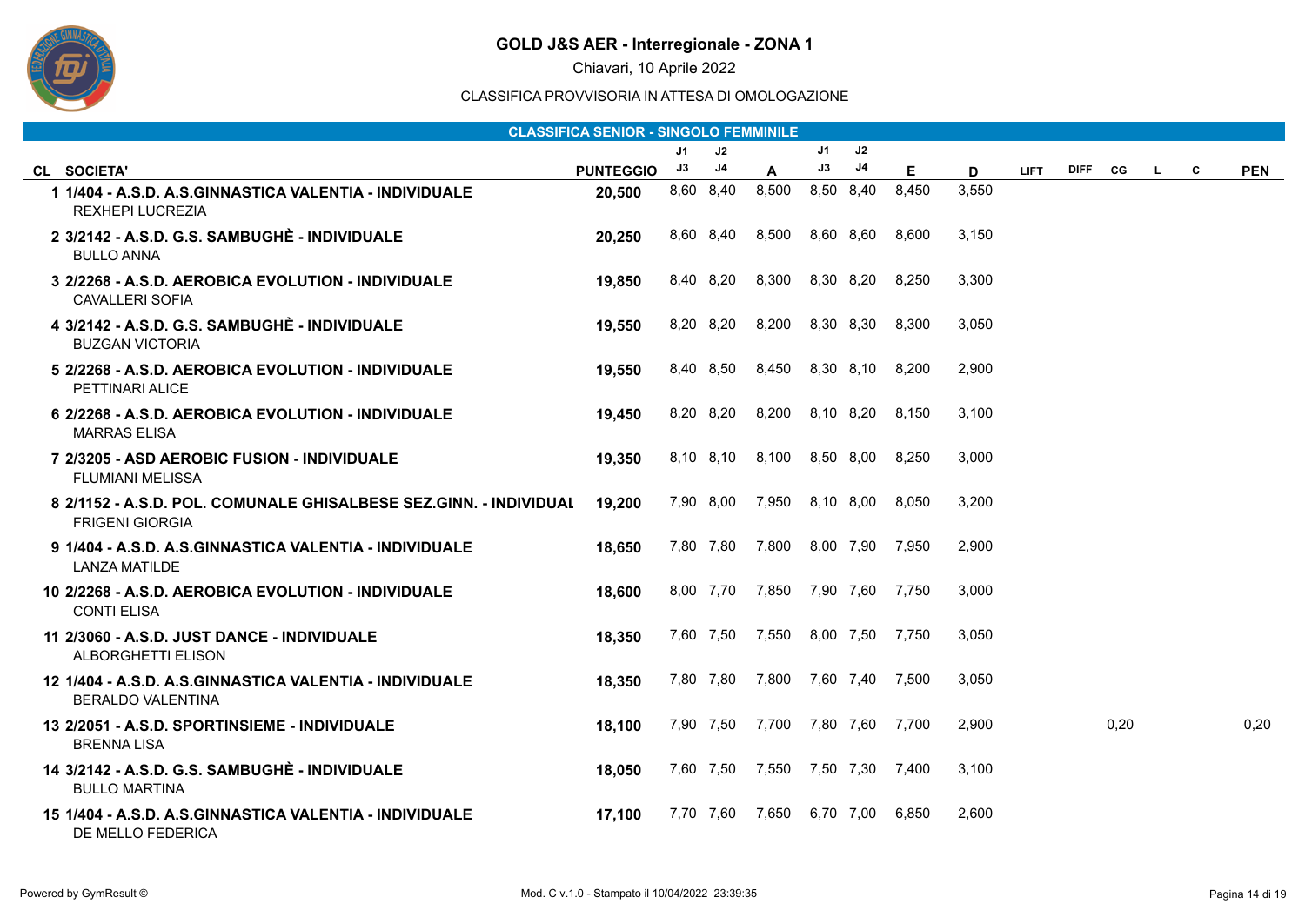

Chiavari, 10 Aprile 2022

#### CLASSIFICA PROVVISORIA IN ATTESA DI OMOLOGAZIONE

| <b>CLASSIFICA SENIOR - SINGOLO FEMMINILE</b>        |                  |       |  |                           |  |           |       |       |             |             |     |  |  |            |
|-----------------------------------------------------|------------------|-------|--|---------------------------|--|-----------|-------|-------|-------------|-------------|-----|--|--|------------|
|                                                     |                  | J1 J2 |  |                           |  | J1 J2     |       |       |             |             |     |  |  |            |
| <b>SOCIETA'</b><br>CL.                              | <b>PUNTEGGIO</b> | J3 J4 |  |                           |  | $J3$ $J4$ |       |       | <b>LIFT</b> | <b>DIFF</b> | CG. |  |  | <b>PEN</b> |
| <b>16 2/3205 - ASD AEROBIC FUSION - INDIVIDUALE</b> | 16.500           |       |  | 7,40 7,30 7,350 6,90 6,90 |  |           | 6.900 | 2,250 |             |             |     |  |  |            |

FORNAROLA GIULIA

ஒ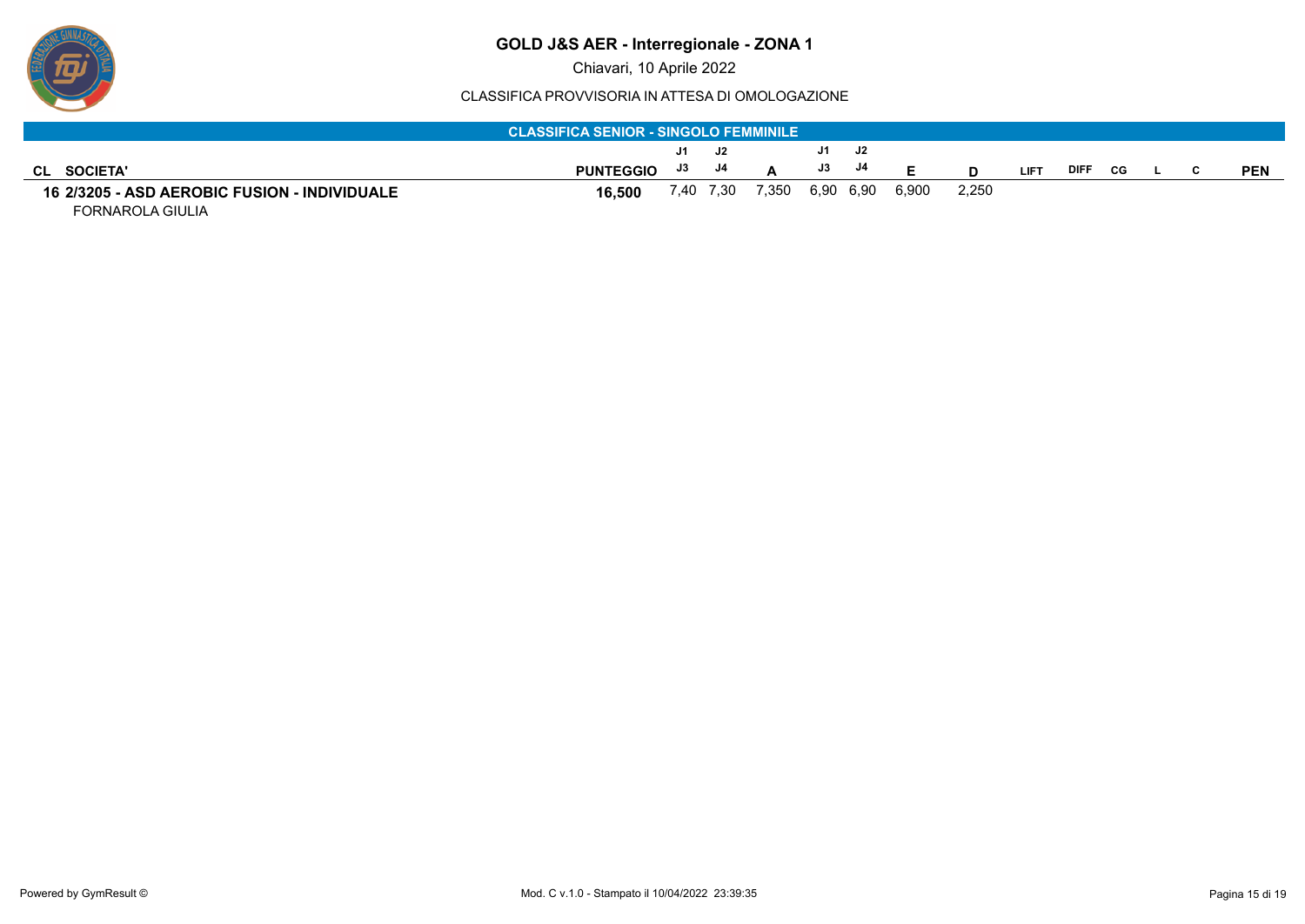

Chiavari, 10 Aprile 2022

| <b>CLASSIFICA SENIOR - SINGOLO MASCHILE</b>                        |                  |    |           |       |    |           |       |       |             |             |    |  |  |            |
|--------------------------------------------------------------------|------------------|----|-----------|-------|----|-----------|-------|-------|-------------|-------------|----|--|--|------------|
|                                                                    |                  | J1 | J2        |       | J1 | J2        |       |       |             |             |    |  |  |            |
| <b>SOCIETA'</b><br>CL                                              | <b>PUNTEGGIO</b> | J3 | J4        | A     | J3 | J4        |       |       | <b>LIFT</b> | <b>DIFF</b> | CG |  |  | <b>PEN</b> |
| 2/2268 - A.S.D. AEROBICA EVOLUTION - INDIVIDUALE<br>COLNAGO ANDREA | 20,600           |    | 8,40 8,20 | 8,300 |    | 8,50 9,00 | 8.750 | 3,550 |             |             |    |  |  |            |
| 2 2/2051 - A.S.D. SPORTINSIEME - INDIVIDUALE<br>RAVAZZOLO DAVIDE   | 15.950           |    | 7,60 7,40 | 7.500 |    | 5,70 6,70 | 6.200 | 2,250 |             |             |    |  |  |            |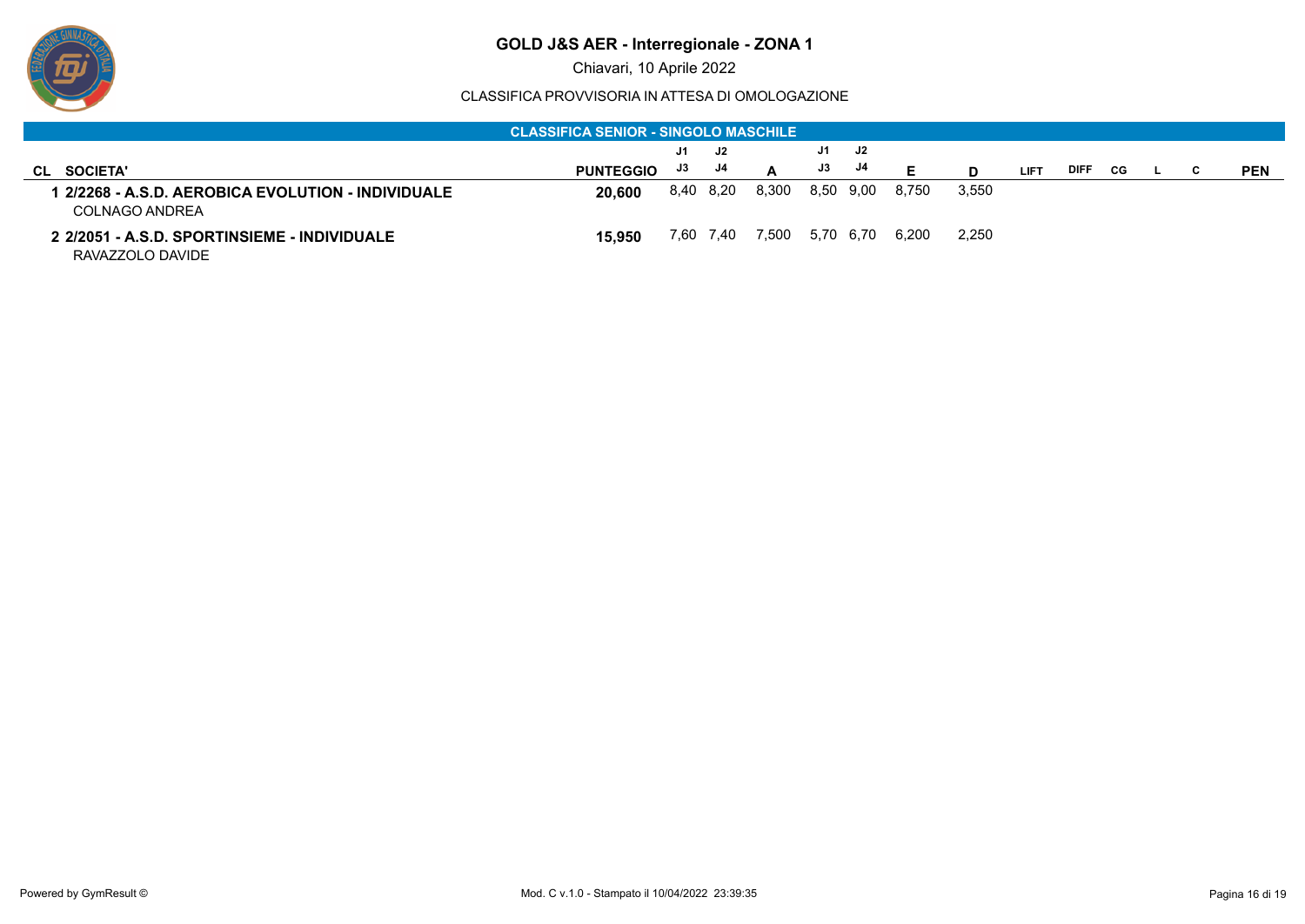

Chiavari, 10 Aprile 2022

| <b>CLASSIFICA SENIOR - COPPIA MISTA</b>                                                  |                  |      |           |       |           |    |       |       |             |             |    |    |   |            |
|------------------------------------------------------------------------------------------|------------------|------|-----------|-------|-----------|----|-------|-------|-------------|-------------|----|----|---|------------|
|                                                                                          |                  | J1   | J2        |       | J1        | J2 |       |       |             |             |    |    |   |            |
| <b>SOCIETA'</b><br>CL                                                                    | <b>PUNTEGGIO</b> | J3   | J4        | A     | J3        | J4 | Е     | D     | <b>LIFT</b> | <b>DIFF</b> | CG | ш. | C | <b>PEN</b> |
| 1 2/2268 - A.S.D. AEROBICA EVOLUTION - COPPIA 1<br><b>COLNAGO ANDREA</b><br>MARRAS ELISA | 19.650           | 8.70 | 8,50      | 8,600 | 8,40 8,10 |    | 8.250 | 2,800 |             |             |    |    |   |            |
| 2 2/2051 - A.S.D. SPORTINSIEME - COPPIA 1<br>MARZANO SANTINA<br>RAVAZZOLO DAVIDE         | 15.700           |      | 7,90 7,70 | 7,800 | 6,80 6,50 |    | 6,650 | 1,250 |             |             |    |    |   |            |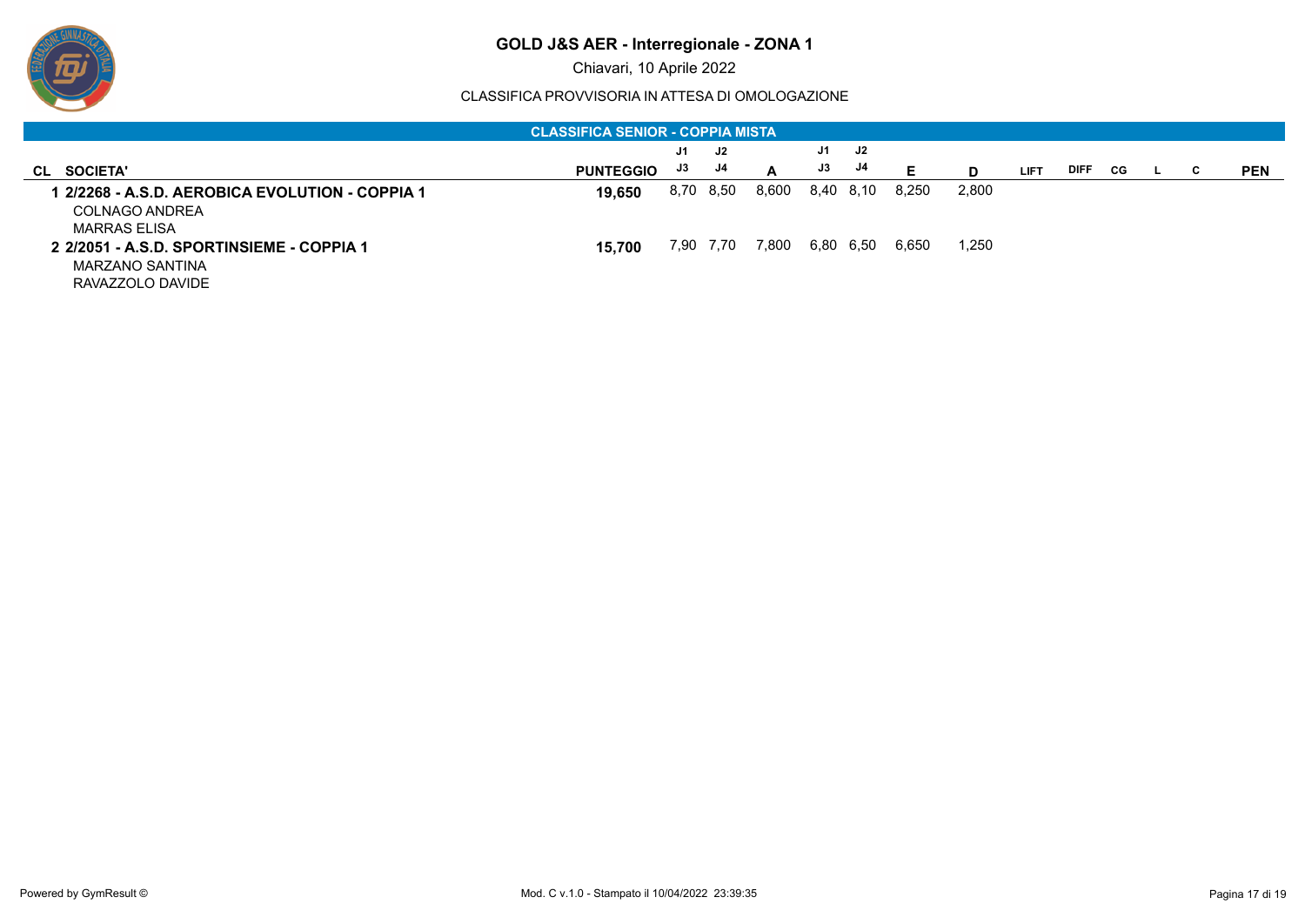

Chiavari, 10 Aprile 2022

| <b>CLASSIFICA SENIOR - TRIO</b>                                       |                  |                |           |                                 |    |           |       |       |             |             |           |    |   |            |
|-----------------------------------------------------------------------|------------------|----------------|-----------|---------------------------------|----|-----------|-------|-------|-------------|-------------|-----------|----|---|------------|
|                                                                       |                  | J <sub>1</sub> | J2        |                                 | J1 | J2        |       |       |             |             |           |    |   |            |
| CL SOCIETA'                                                           | <b>PUNTEGGIO</b> | J3             | J4        | A                               | J3 | J4        | E     | D     | <b>LIFT</b> | <b>DIFF</b> | <b>CG</b> | L. | C | <b>PEN</b> |
| 1 2/2268 - A.S.D. AEROBICA EVOLUTION - TRIO 2                         | 19,938           |                | 8,40 8,30 | 8,350                           |    | 8,40 8,00 | 8,200 | 3,388 |             |             |           |    |   |            |
| <b>CAVALLERI SOFIA</b>                                                |                  |                |           |                                 |    |           |       |       |             |             |           |    |   |            |
| <b>COLNAGO ANDREA</b>                                                 |                  |                |           |                                 |    |           |       |       |             |             |           |    |   |            |
| PETTINARI ALICE                                                       |                  |                |           |                                 |    |           |       |       |             |             |           |    |   |            |
| 2 1/404 - A.S.D. A.S.GINNASTICA VALENTIA - TRIO 2                     | 19,455           |                |           | 8,30 8,80 8,550 8,40 8,00 8,200 |    |           |       | 2.705 |             |             |           |    |   |            |
| <b>BARBAGALLO YLENIA</b>                                              |                  |                |           |                                 |    |           |       |       |             |             |           |    |   |            |
| <b>LANZA MATILDE</b>                                                  |                  |                |           |                                 |    |           |       |       |             |             |           |    |   |            |
| <b>REXHEPI LUCREZIA</b>                                               |                  |                |           |                                 |    |           |       |       |             |             |           |    |   |            |
| 3 2/3205 - ASD AEROBIC FUSION - TRIO 1                                | 18,555           |                |           | 8,30 7,80 8,050 8,20 7,40 7,800 |    |           |       | 2,705 |             |             |           |    |   |            |
| <b>COLOMBI ELISA</b>                                                  |                  |                |           |                                 |    |           |       |       |             |             |           |    |   |            |
| <b>FORNAROLA GIULIA</b>                                               |                  |                |           |                                 |    |           |       |       |             |             |           |    |   |            |
| <b>FLUMIANI MELISSA</b>                                               |                  |                |           |                                 |    |           |       |       |             |             |           |    |   |            |
| 4 3/2142 - A.S.D. G.S. SAMBUGHÈ - TRIO 1                              | 18,314           |                |           | 8,20 8,10 8,150 7,80 7,00 7,400 |    |           |       | 2,764 |             |             |           |    |   |            |
| <b>BULLO MARTINA</b>                                                  |                  |                |           |                                 |    |           |       |       |             |             |           |    |   |            |
| <b>BUZGAN VICTORIA</b>                                                |                  |                |           |                                 |    |           |       |       |             |             |           |    |   |            |
| <b>VALLI MATILDE</b><br>5 2/2268 - A.S.D. AEROBICA EVOLUTION - TRIO 4 |                  |                |           | 8,20 7,90 8,050 7,50 7,50 7,500 |    |           |       | 2,705 |             |             |           |    |   |            |
|                                                                       | 18,255           |                |           |                                 |    |           |       |       |             |             |           |    |   |            |
| <b>BELOTTI MARGHERITA</b><br><b>CEFIS ELISA</b>                       |                  |                |           |                                 |    |           |       |       |             |             |           |    |   |            |
| <b>SANNA LINDA</b>                                                    |                  |                |           |                                 |    |           |       |       |             |             |           |    |   |            |
| 6 2/2268 - A.S.D. AEROBICA EVOLUTION - TRIO 3                         | 18,214           |                |           | 8,00 8,20 8,100 7,50 7,20 7,350 |    |           |       | 2.764 |             |             |           |    |   |            |
| <b>CONTI ELISA</b>                                                    |                  |                |           |                                 |    |           |       |       |             |             |           |    |   |            |
| PATERNIERI SILVIA                                                     |                  |                |           |                                 |    |           |       |       |             |             |           |    |   |            |
| PEZZOTTA YLENIA                                                       |                  |                |           |                                 |    |           |       |       |             |             |           |    |   |            |
| 7 1/404 - A.S.D. A.S.GINNASTICA VALENTIA - TRIO 3                     | 18,208           |                |           | 8,00 7,80 7,900 7,50 7,00 7,250 |    |           |       | 3,058 |             |             |           |    |   |            |
| BERALDO VALENTINA                                                     |                  |                |           |                                 |    |           |       |       |             |             |           |    |   |            |
| DE MELLO FEDERICA                                                     |                  |                |           |                                 |    |           |       |       |             |             |           |    |   |            |
| PESCE ANNA CHIARA                                                     |                  |                |           |                                 |    |           |       |       |             |             |           |    |   |            |
| 8 2/1152 - A.S.D. POL. COMUNALE GHISALBESE SEZ.GINN. - TRIO 4         | 17,802           |                |           | 8,20 8,00 8,100 7,40 7,30 7,350 |    |           |       | 2,352 |             |             |           |    |   |            |
| <b>FRIGENI GIORGIA</b>                                                |                  |                |           |                                 |    |           |       |       |             |             |           |    |   |            |
| <b>TOMASONI CHIARA</b>                                                |                  |                |           |                                 |    |           |       |       |             |             |           |    |   |            |
| <b>TOMASONI GIORGIA</b>                                               |                  |                |           |                                 |    |           |       |       |             |             |           |    |   |            |